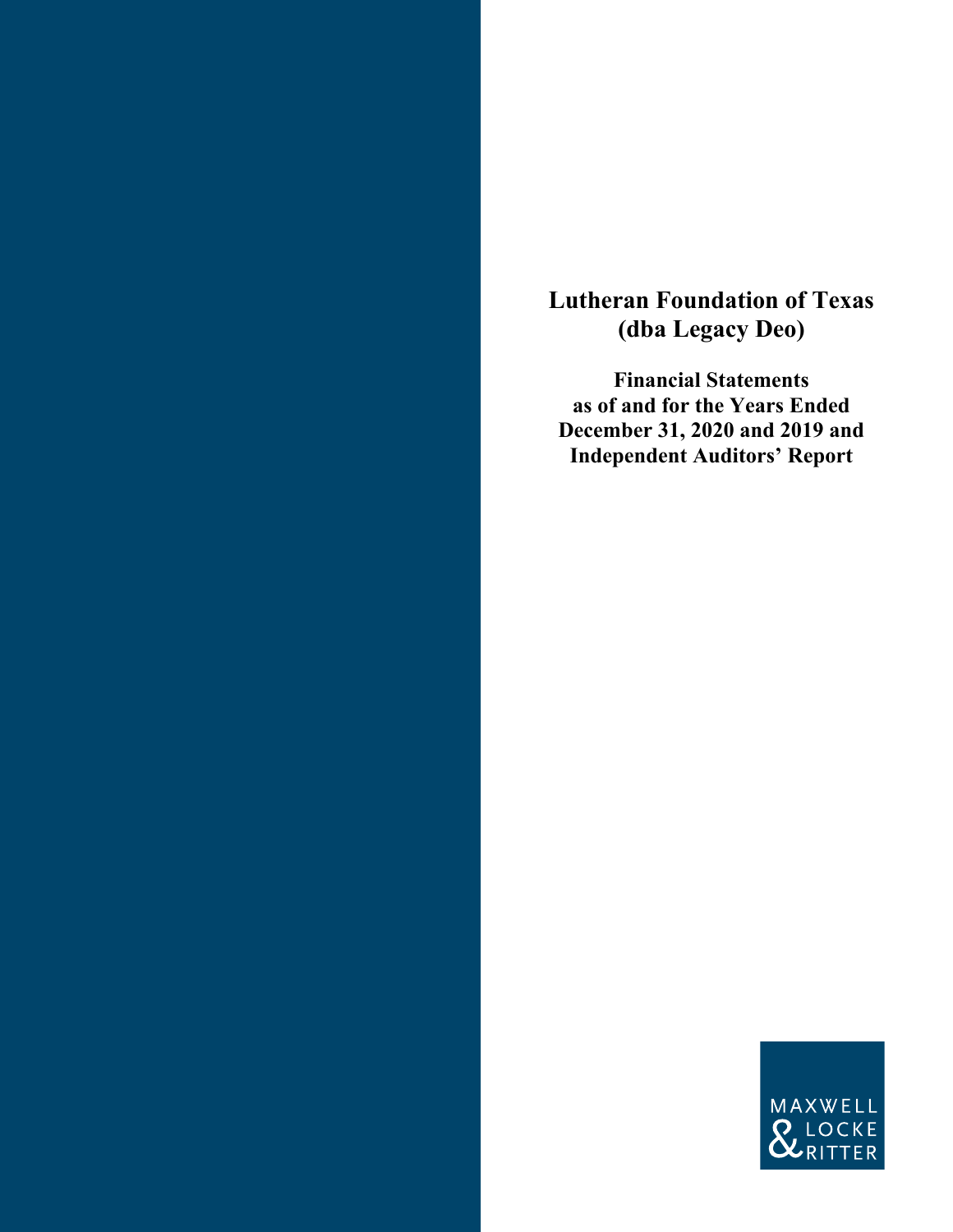

#### MAXWELL LOCKE & RITTER LLP

*Accountants and Consultants An Affiliate of CPAmerica International* tel (512) 370 3200 fax (512) 370 3250 www.mlrpc.com

Austin: 401 Congress Avenue, Suite 1100 Austin, TX 78701

Round Rock: 411 West Main Street, Suite 300 Round Rock, TX 78664

## **Independent Auditors' Report**

To the Board of Directors of Lutheran Foundation of Texas (dba Legacy Deo):

We have audited the accompanying financial statements of Lutheran Foundation of Texas (dba Legacy Deo) (the "Foundation") (a nonprofit organization), which comprise the statements of financial position as of December 31, 2020 and 2019, and the related statements of activities, functional expenses, and cash flows for the years then ended, and the related notes to the financial statements.

### **Management's Responsibility for the Financial Statements**

Management is responsible for the preparation and fair presentation of these financial statements in accordance with accounting principles generally accepted in the United States of America; this includes the design, implementation, and maintenance of internal control relevant to the preparation and fair presentation of financial statements that are free from material misstatement, whether due to fraud or error.

#### **Auditors' Responsibility**

Our responsibility is to express an opinion on these financial statements based on our audits. We conducted our audits in accordance with auditing standards generally accepted in the United States of America. Those standards require that we plan and perform the audit to obtain reasonable assurance about whether the financial statements are free from material misstatement.

An audit involves performing procedures to obtain audit evidence about the amounts and disclosures in the financial statements. The procedures selected depend on the auditors' judgment, including the assessment of the risks of material misstatement of the financial statements, whether due to fraud or error. In making those risk assessments, the auditor considers internal control relevant to the entity's preparation and fair presentation of the financial statements in order to design audit procedures that are appropriate in the circumstances, but not for the purpose of expressing an opinion on the effectiveness of the entity's internal control. Accordingly, we express no such opinion. An audit also includes evaluating the appropriateness of accounting policies used and the reasonableness of significant accounting estimates made by management, as well as evaluating the overall presentation of the financial statements.

Affiliated Company

*"A Registered Investment Advisor" This firm is not a CPA firm* ML&R WEALTH MANAGEMENT LLC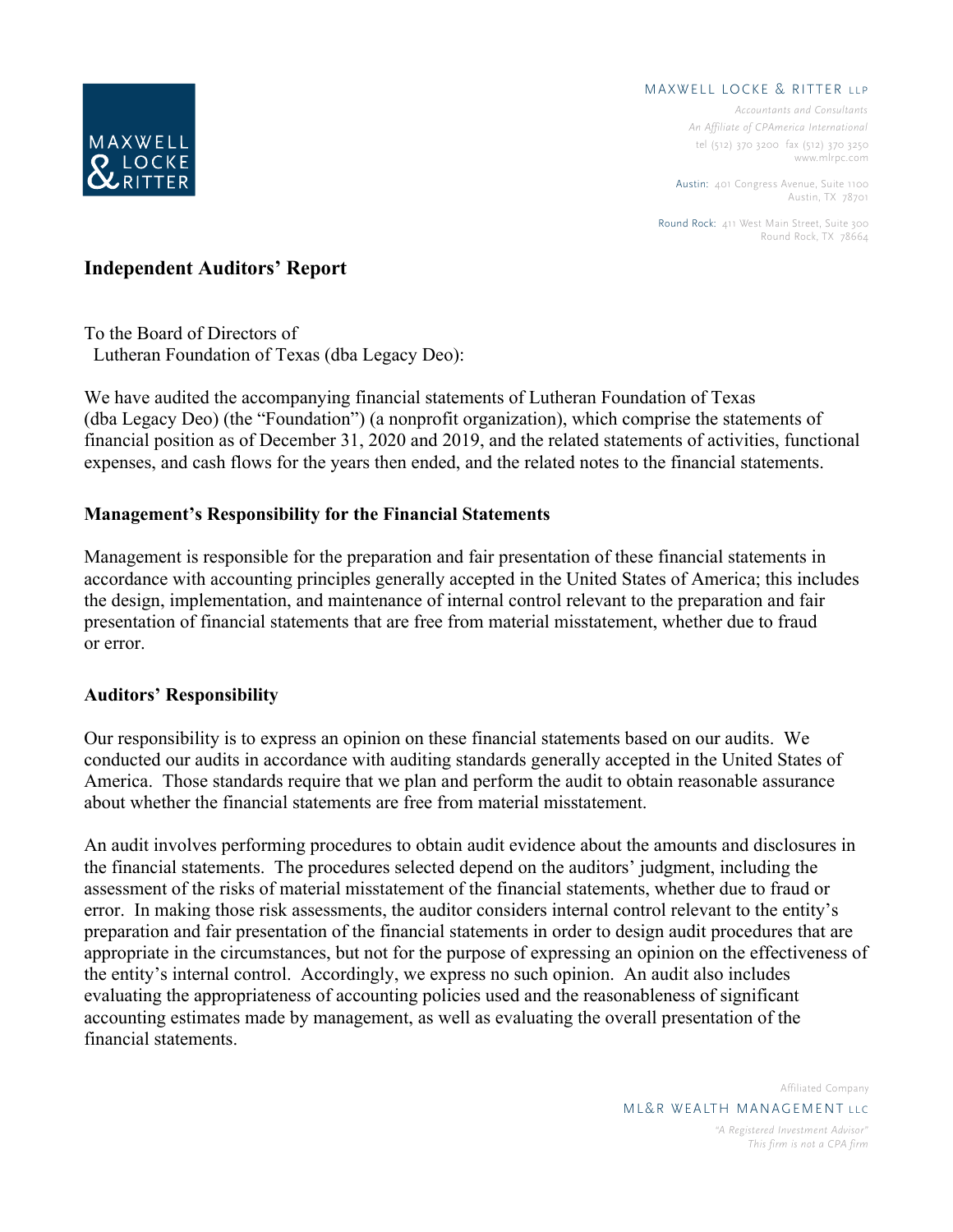We believe that the audit evidence we have obtained is sufficient and appropriate to provide a basis for our audit opinion.

## **Opinion**

In our opinion, the financial statements referred to above present fairly, in all material respects, the financial position of the Foundation as of December 31, 2020 and 2019, and the changes in its net assets and its cash flows for the years then ended in accordance with accounting principles generally accepted in the United States of America.

Maxwell Locke + Ritter LLA

Austin, Texas November 8, 2021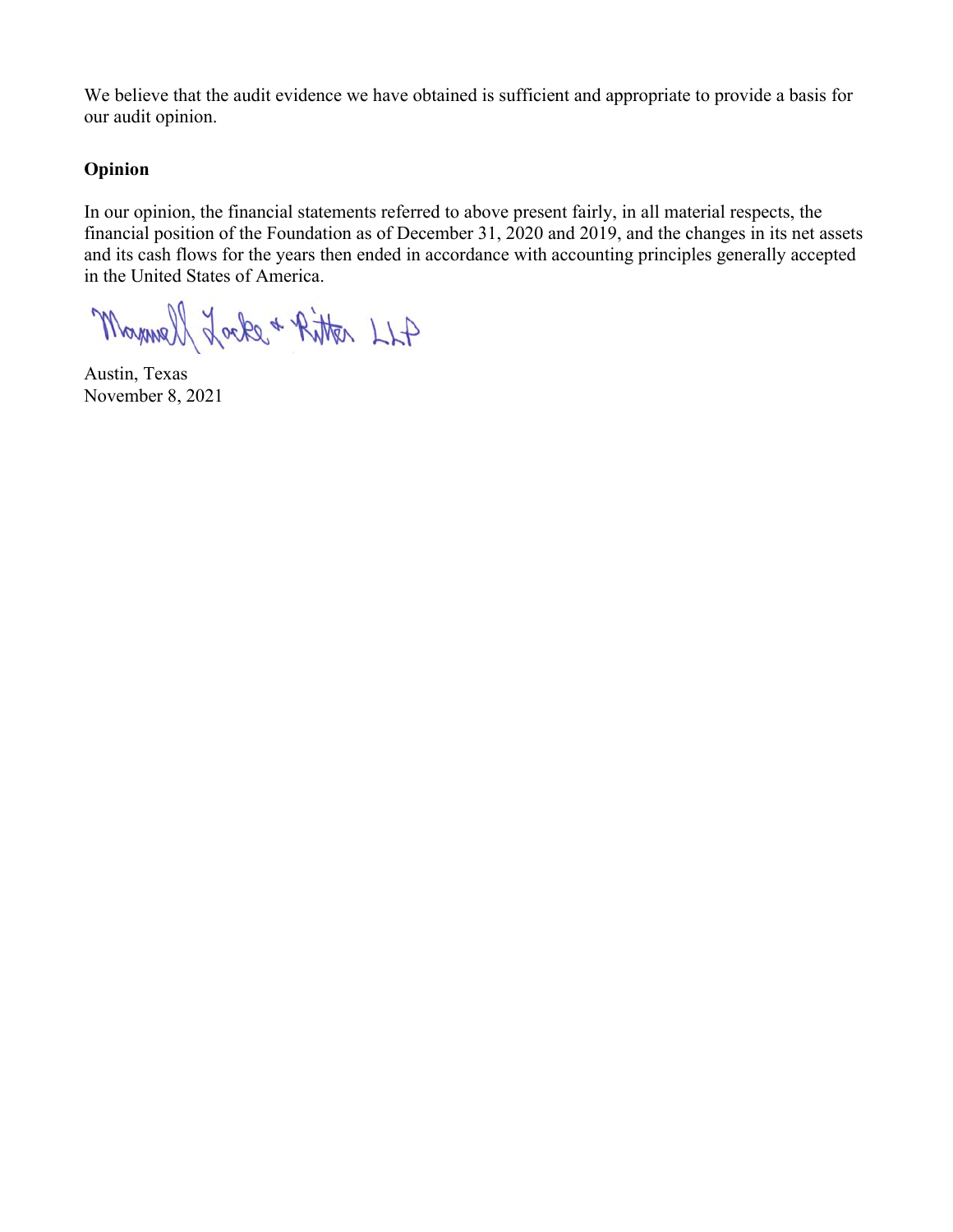# **Statements of Financial Position December 31, 2020 and 2019**

| <b>Assets</b>                        |    | 2020         |              | 2019       |
|--------------------------------------|----|--------------|--------------|------------|
| Cash and cash equivalents            | \$ | 416,715      | \$           | 401,761    |
| Investments                          |    | 3,847,431    |              | 3,538,068  |
| Prepaid insurance                    |    | 29,501       |              | 28,016     |
| Accounts receivable                  |    | 63,933       |              | 64,238     |
| Note receivable                      |    | 311,145      |              | 338,268    |
| Property and equipment, net          |    | 6,582        |              | 15,351     |
| Investments restricted as to use     |    | 4,586,260    |              | 4,250,660  |
| Investments held for others          |    | 47,962,492   |              | 42,703,129 |
| Total                                | \$ | 57,224,059   | \$           | 51,339,491 |
| <b>Liabilities and Net Assets</b>    |    |              |              |            |
| Liabilities:                         |    |              |              |            |
| Accrued expenses                     | \$ | 79,590       | $\mathbb{S}$ | 81,452     |
| Charitable gift annuities            |    | 24,406       |              | 24,862     |
| Agency and trust accounts            |    | 13,609,688   |              | 14,516,125 |
| Endowments benefiting others         |    | 34, 328, 398 |              | 28,162,142 |
| <b>Total liabilities</b>             |    | 48,042,082   |              | 42,784,581 |
| Net assets:                          |    |              |              |            |
| Without donor restrictions (Note 10) |    | 4,595,717    |              | 4,304,250  |
| With donor restrictions              |    | 4,586,260    |              | 4,250,660  |
| Total net assets                     |    | 9,181,977    |              | 8,554,910  |
| Total                                | S  | 57,224,059   | \$           | 51,339,491 |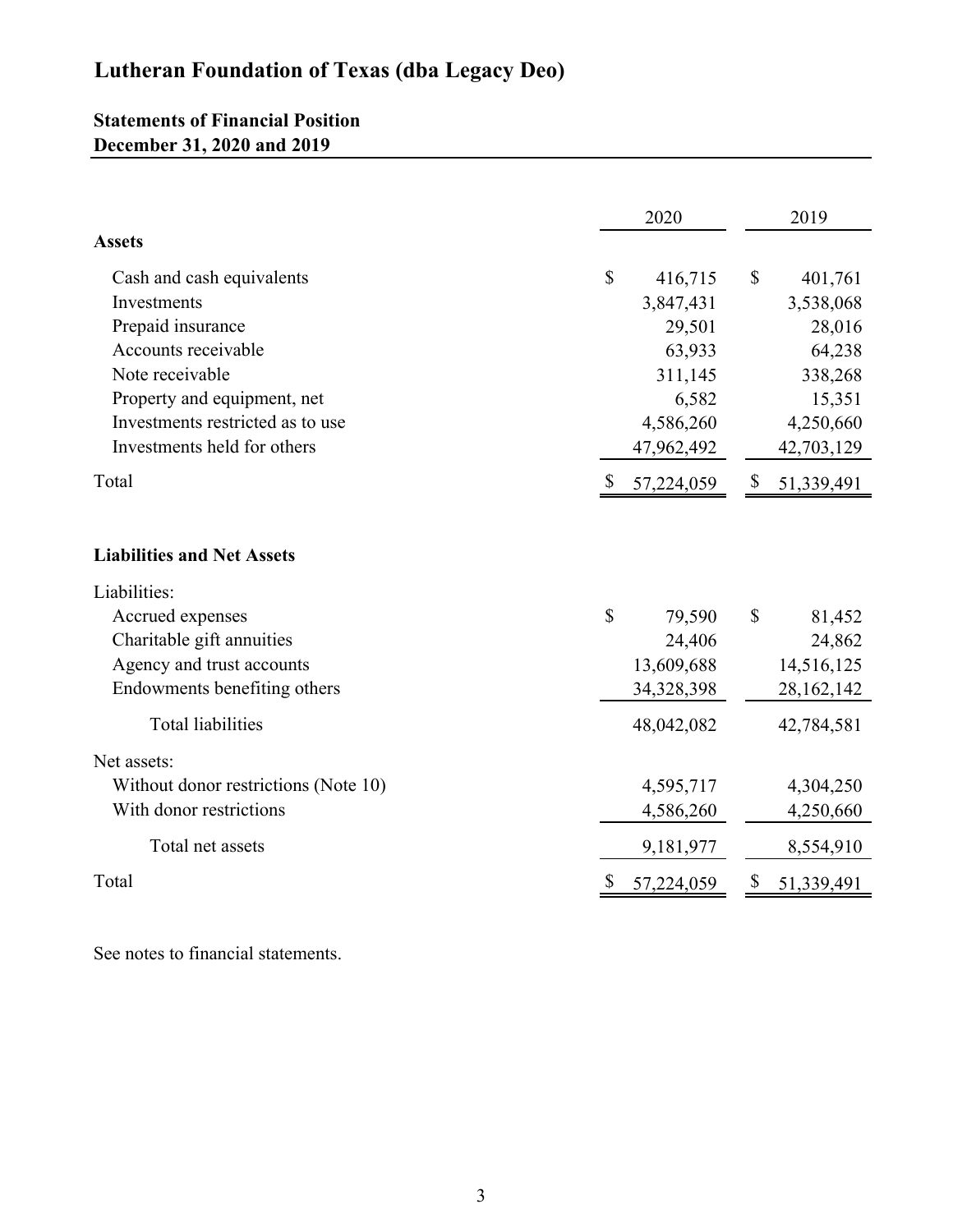# **Statement of Activities Year Ended December 31, 2020**

|                                           |                           | <b>Without Donor</b><br>Restrictions | With Donor<br>Restrictions | Total      |  |
|-------------------------------------------|---------------------------|--------------------------------------|----------------------------|------------|--|
| Revenues and net assets                   |                           |                                      |                            |            |  |
| released from restrictions:               |                           |                                      |                            |            |  |
| Management fees                           | $\mathbb{S}$              | 531,743                              |                            | 531,743    |  |
| Contributions                             |                           | 74,520                               | 374,496                    | 449,016    |  |
| Investment income                         |                           | 121,701                              | 68,892                     | 190,593    |  |
| Rents and royalties                       |                           | 18,486                               | 25                         | 18,511     |  |
| Other income                              |                           | 15,750                               |                            | 15,750     |  |
| Actuarial and other losses                |                           | (840)                                | (21, 434)                  | (22, 274)  |  |
| Net realized and unrealized               |                           |                                      |                            |            |  |
| gains on investments                      |                           | 160,807                              | 341,550                    | 502,357    |  |
| External distributions required by donors |                           |                                      | (291, 942)                 | (291, 942) |  |
| Distributions to support operations       |                           |                                      |                            |            |  |
| and Board-designated programs             |                           | 98,276                               | (98,276)                   |            |  |
| Net assets released from restriction      |                           | 37,711                               | (37,711)                   |            |  |
| Total revenues and net assets             |                           |                                      |                            |            |  |
| released from restrictions                |                           | 1,058,154                            | 335,600                    | 1,393,754  |  |
| Expenses:                                 |                           |                                      |                            |            |  |
| Program services                          |                           | 427,465                              |                            | 427,465    |  |
| Support services                          |                           | 339,222                              |                            | 339,222    |  |
| Total expenses                            |                           | 766,687                              |                            | 766,687    |  |
| Change in net assets                      |                           | 291,467                              | 335,600                    | 627,067    |  |
| Net assets, beginning of year             |                           | 4,304,250                            | 4,250,660                  | 8,554,910  |  |
| Net assets, end of year                   | $\boldsymbol{\mathsf{S}}$ | 4,595,717                            | 4,586,260                  | 9,181,977  |  |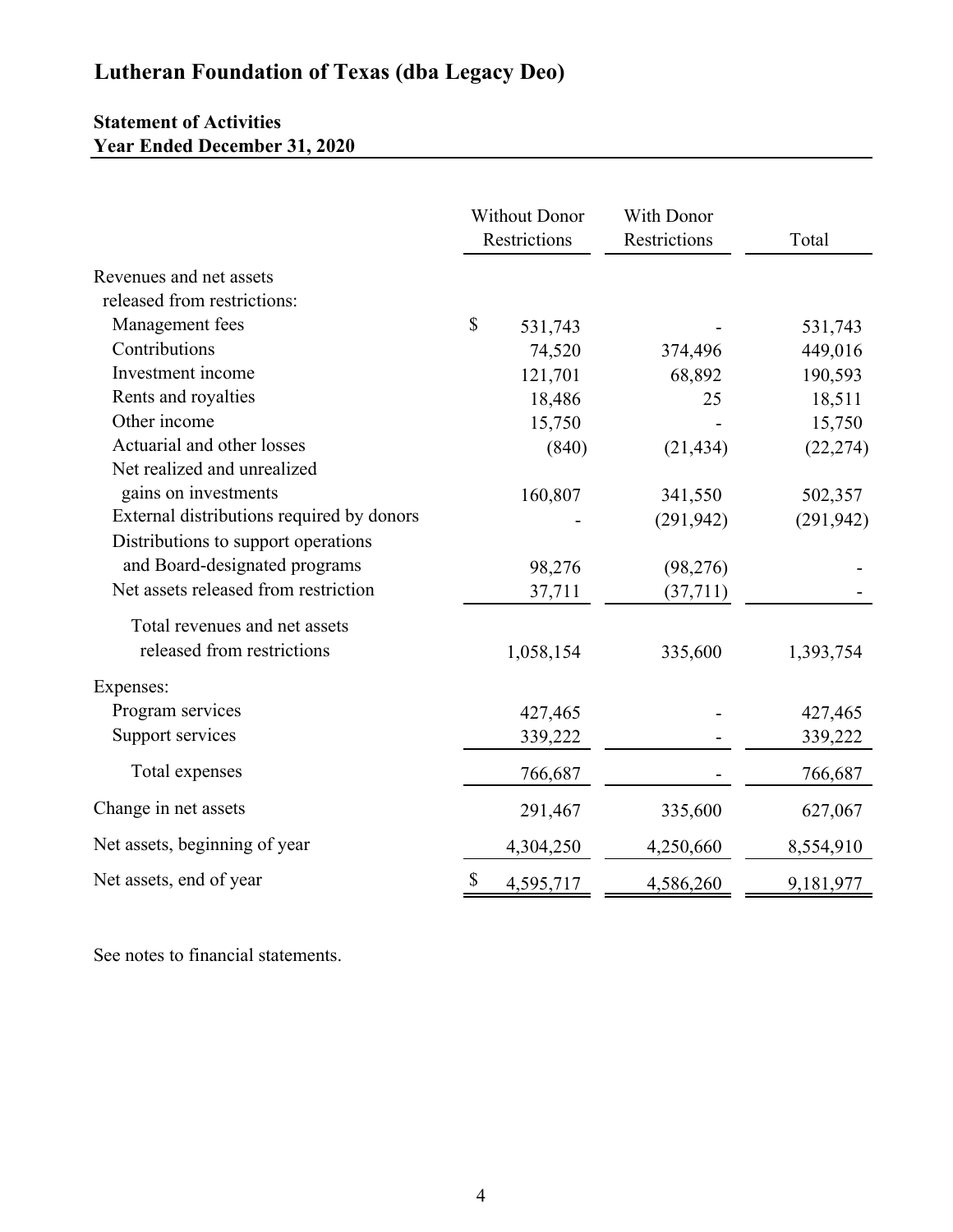# **Statement of Activities Year Ended December 31, 2019**

|                                           |                           | <b>Without Donor</b><br>Restrictions | With Donor<br>Restrictions | Total      |  |
|-------------------------------------------|---------------------------|--------------------------------------|----------------------------|------------|--|
| Revenues and net assets                   |                           |                                      |                            |            |  |
| released from restrictions:               |                           |                                      |                            |            |  |
| Management fees                           | $\mathbb{S}$              | 537,303                              |                            | 537,303    |  |
| Contributions                             |                           | 89,705                               | 417,178                    | 506,883    |  |
| Investment income                         |                           | 139,609                              | 106,183                    | 245,792    |  |
| Rents and royalties                       |                           | 25,931                               | 256                        | 26,187     |  |
| Other income                              |                           | 7,629                                |                            | 7,629      |  |
| Actuarial and other losses                |                           | (716)                                | (20,049)                   | (20,765)   |  |
| Net realized and unrealized               |                           |                                      |                            |            |  |
| gains on investments                      |                           | 244,040                              | 433,974                    | 678,014    |  |
| External distributions required by donors |                           |                                      | (200, 881)                 | (200, 881) |  |
| Distributions to support operations       |                           |                                      |                            |            |  |
| and Board-designated programs             |                           | 95,161                               | (95,161)                   |            |  |
| Net assets released from restriction      |                           | 82,797                               | (82, 797)                  |            |  |
| Total revenues and net assets             |                           |                                      |                            |            |  |
| released from restrictions                |                           | 1,221,459                            | 558,703                    | 1,780,162  |  |
| Expenses:                                 |                           |                                      |                            |            |  |
| Program services                          |                           | 472,781                              |                            | 472,781    |  |
| Support services                          |                           | 317,527                              |                            | 317,527    |  |
| Total expenses                            |                           | 790,308                              |                            | 790,308    |  |
| Change in net assets                      |                           | 431,151                              | 558,703                    | 989,854    |  |
| Net assets, beginning of year             |                           | 3,873,099                            | 3,691,957                  | 7,565,056  |  |
| Net assets, end of year                   | $\boldsymbol{\mathsf{S}}$ | 4,304,250                            | 4,250,660                  | 8,554,910  |  |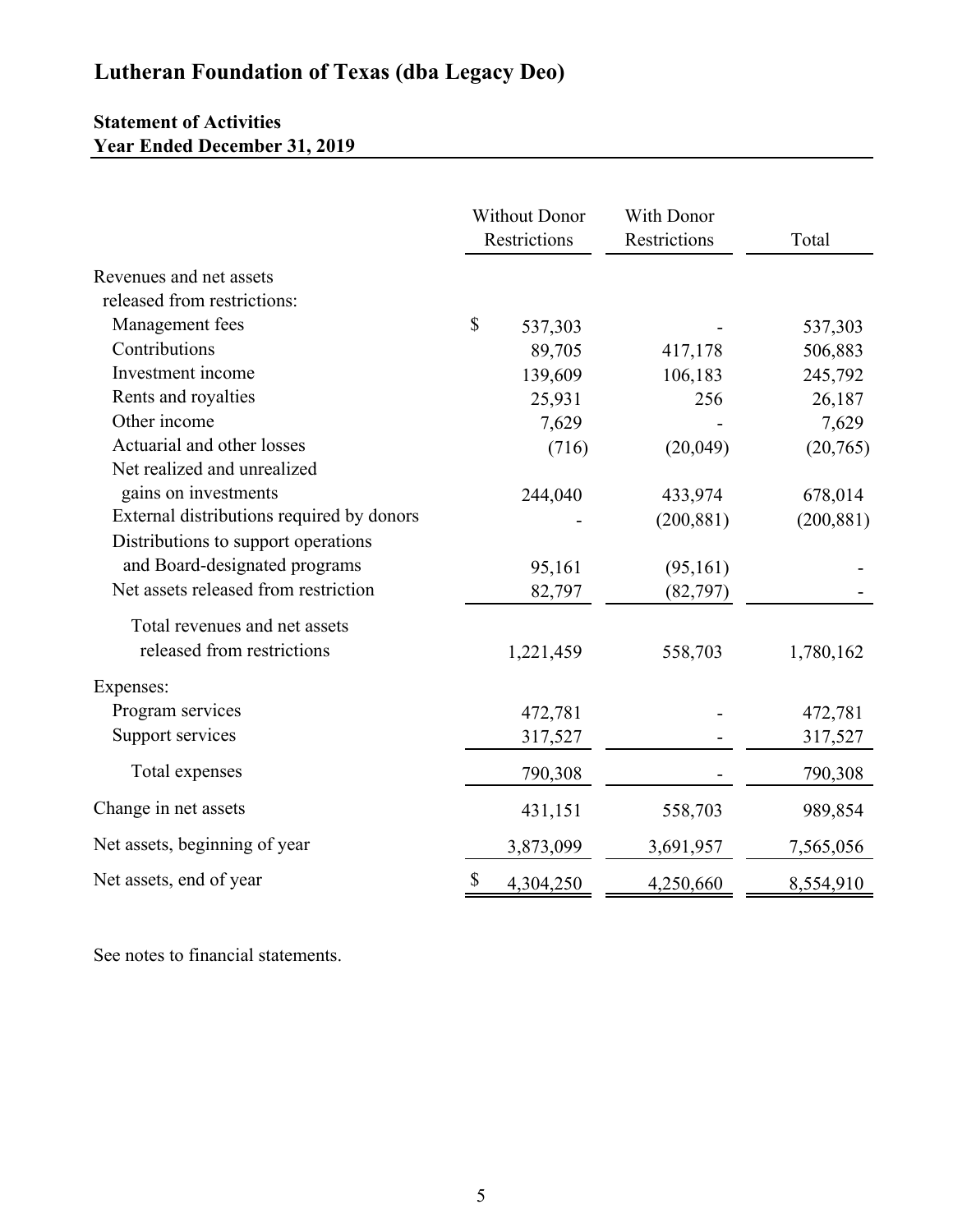### **Statement of Functional Ex penses Year Ended December 31, 2020**

|                                                               | Program Services |                     |                        | <b>Support Services</b>      |                           |                   |
|---------------------------------------------------------------|------------------|---------------------|------------------------|------------------------------|---------------------------|-------------------|
|                                                               |                  | Gift<br>Acquisition | Gift<br>Administration | Total<br>Program<br>Services | Management<br>and General | Total<br>Expenses |
| Salaries, wages, benefits, and payroll taxes                  | \$               | 64,594              | 177,207                | 241,801                      | 249,152                   | 490,953           |
| Professional fees, contract services, and insurance           |                  | 39,326              | 38,152                 | 77,478                       | 58,811                    | 136,289           |
| Grants and awards                                             |                  |                     | 72,977                 | 72,977                       |                           | 72,977            |
| Occupancy, telephone, and supplies                            |                  | 6,403               | 17,566                 | 23,969                       | 24,698                    | 48,667            |
| Depreciation and amortization                                 |                  | 6,582               | 1,273                  | 7,855                        | 1,789                     | 9,644             |
| Conferences, travel, staff development,<br>and board meetings |                  | 1,626               | 1,759                  | 3,385                        | 4,772                     | 8,157             |
|                                                               |                  | 118,531             | 308,934                | 427,465                      | 339,222                   | 766,687           |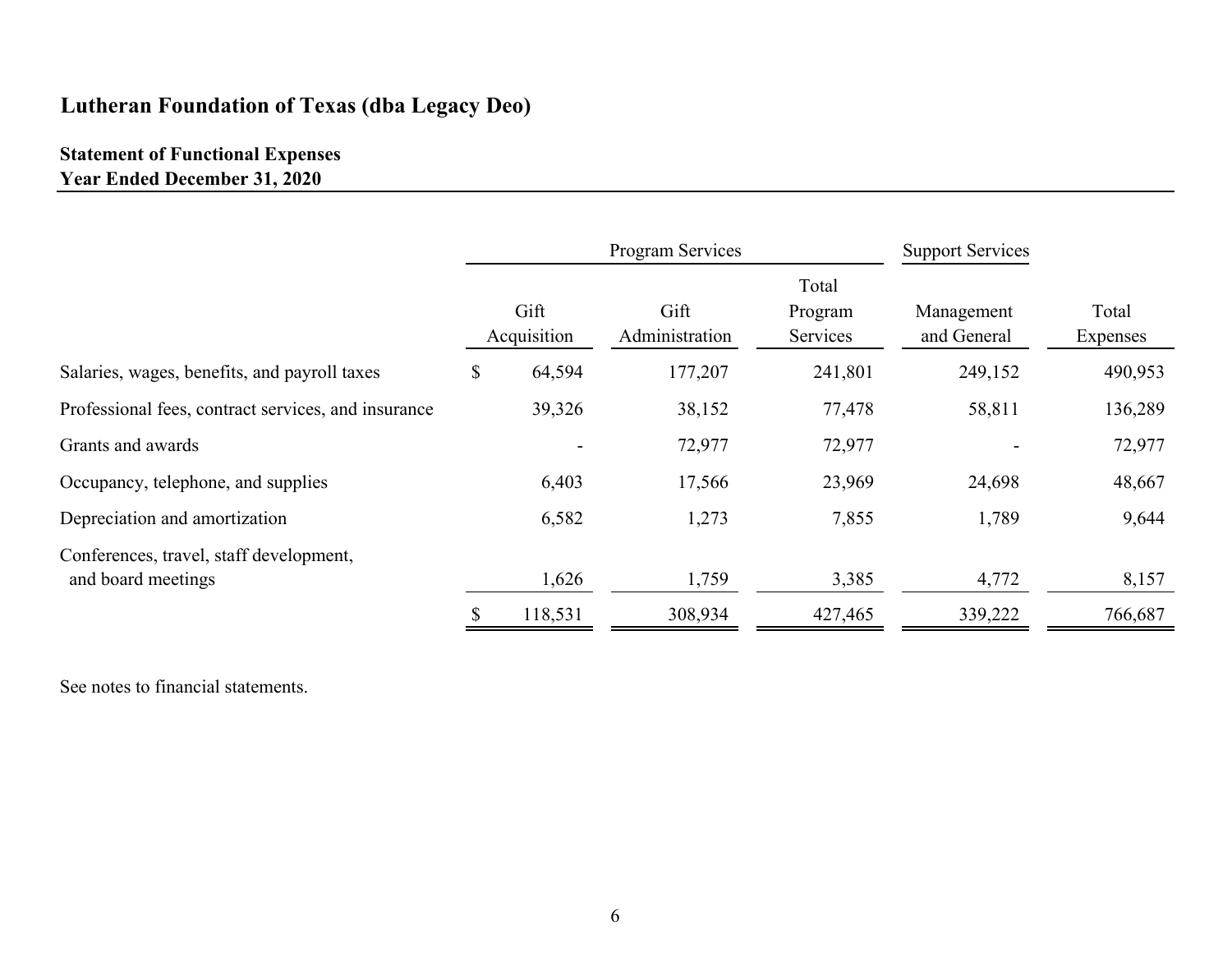## **Statement of Functional Ex penses Year Ended December 31, 2019**

|                                                     | Program Services |                     |                        | <b>Support Services</b>             |                           |                          |
|-----------------------------------------------------|------------------|---------------------|------------------------|-------------------------------------|---------------------------|--------------------------|
|                                                     |                  | Gift<br>Acquisition | Gift<br>Administration | Total<br>Program<br><b>Services</b> | Management<br>and General | Total<br><b>Expenses</b> |
| Salaries, wages, benefits, and payroll taxes        | \$               | 94,905              | 176,724                | 271,629                             | 235,551                   | 507,180                  |
| Professional fees, contract services, and insurance |                  | 48,580              | 37,628                 | 86,208                              | 48,548                    | 134,756                  |
| Grants and awards                                   |                  |                     | 65,835                 | 65,835                              |                           | 65,835                   |
| Occupancy, telephone, and supplies                  |                  | 9,836               | 18,316                 | 28,152                              | 24,548                    | 52,700                   |
| Depreciation and amortization                       |                  | 7,537               | 1,609                  | 9,146                               | 2,144                     | 11,290                   |
| Conferences, travel, staff development,             |                  |                     |                        |                                     |                           |                          |
| and board meetings                                  |                  | 5,159               | 6,652                  | 11,811                              | 6,736                     | 18,547                   |
|                                                     |                  | 166,017             | 306,764                | 472,781                             | 317,527                   | 790,308                  |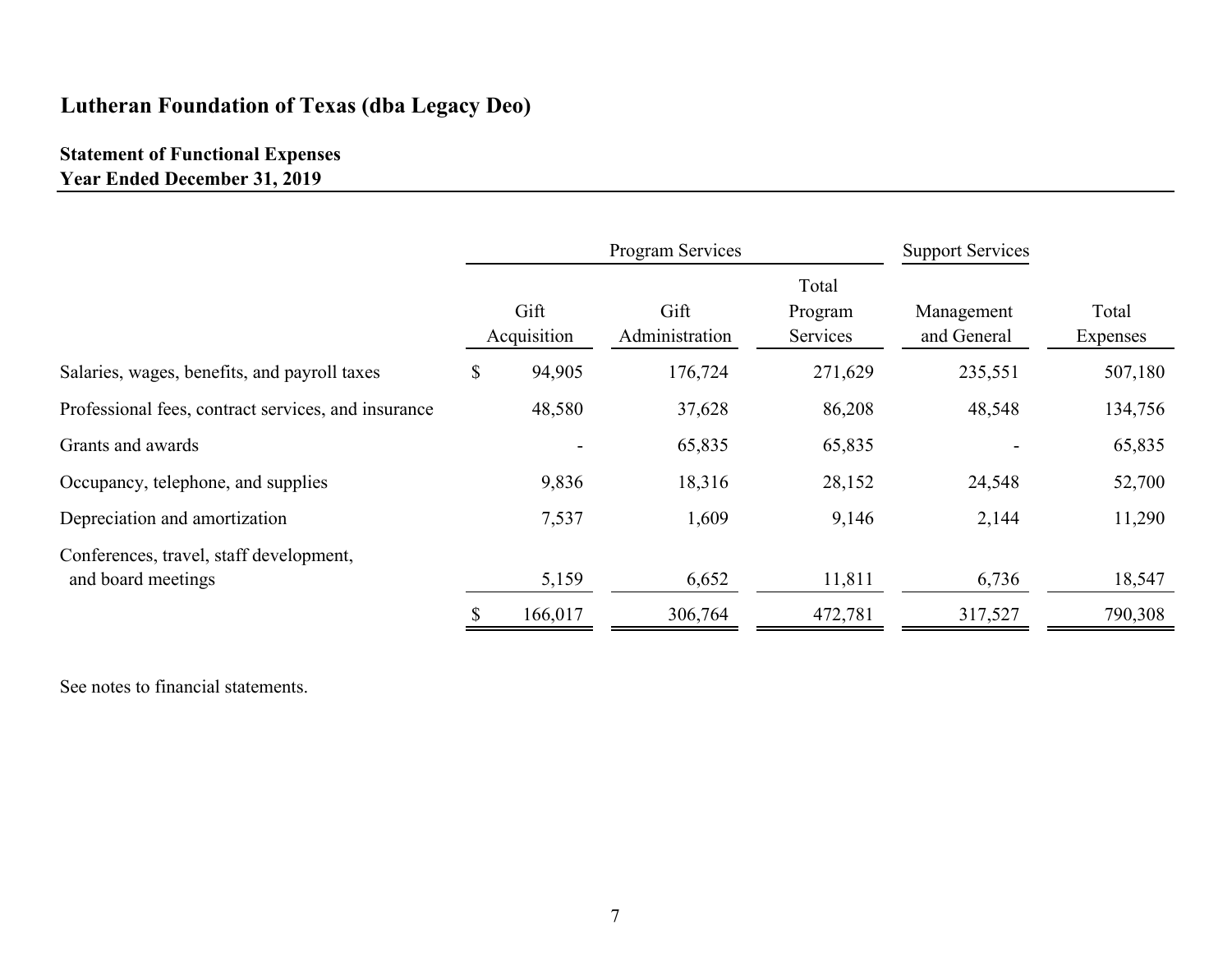# **Statements of Cash Flows Years Ended December 31, 2020 and 2019**

|                                                   | 2020 |            | 2019 |            |
|---------------------------------------------------|------|------------|------|------------|
| <b>Cash Flows from Operating Activities:</b>      |      |            |      |            |
| Cash received for management services performed   | \$   | 547,798    | \$   | 539,748    |
| Cash received for charitable contributions        |      | 150,326    |      | 197,645    |
| Dividends and interest received                   |      | 122,500    |      | 141,929    |
| Cash received for royalties                       |      | 20,139     |      | 28,194     |
| Cash received from related parties                |      | 16,250     |      | 30,417     |
| Cash payments to employees, grantees, and vendors |      | (724, 084) |      | (726, 837) |
| Net cash provided by operating activities         |      | 132,929    |      | 211,096    |
| <b>Cash Flows from Investing Activities:</b>      |      |            |      |            |
| Purchases of property and equipment               |      | (1,430)    |      | (4,705)    |
| Purchases of investments                          |      | (772, 030) |      | (760, 890) |
| Sales of investments                              |      | 628,361    |      | 604,255    |
| Net cash used in investing activities             |      | (145,099)  |      | (161,340)  |
| <b>Cash Flows from Financing Activities-</b>      |      |            |      |            |
| Cash received for payments on note receivable     |      | 27,124     |      | 41,243     |
| Net change in cash and cash equivalents           |      | 14,954     |      | 90,999     |
| Cash and cash equivalents, beginning of year      |      | 401,761    |      | 310,762    |
| Cash and cash equivalents, end of year            | \$   | 416,715    | \$   | 401,761    |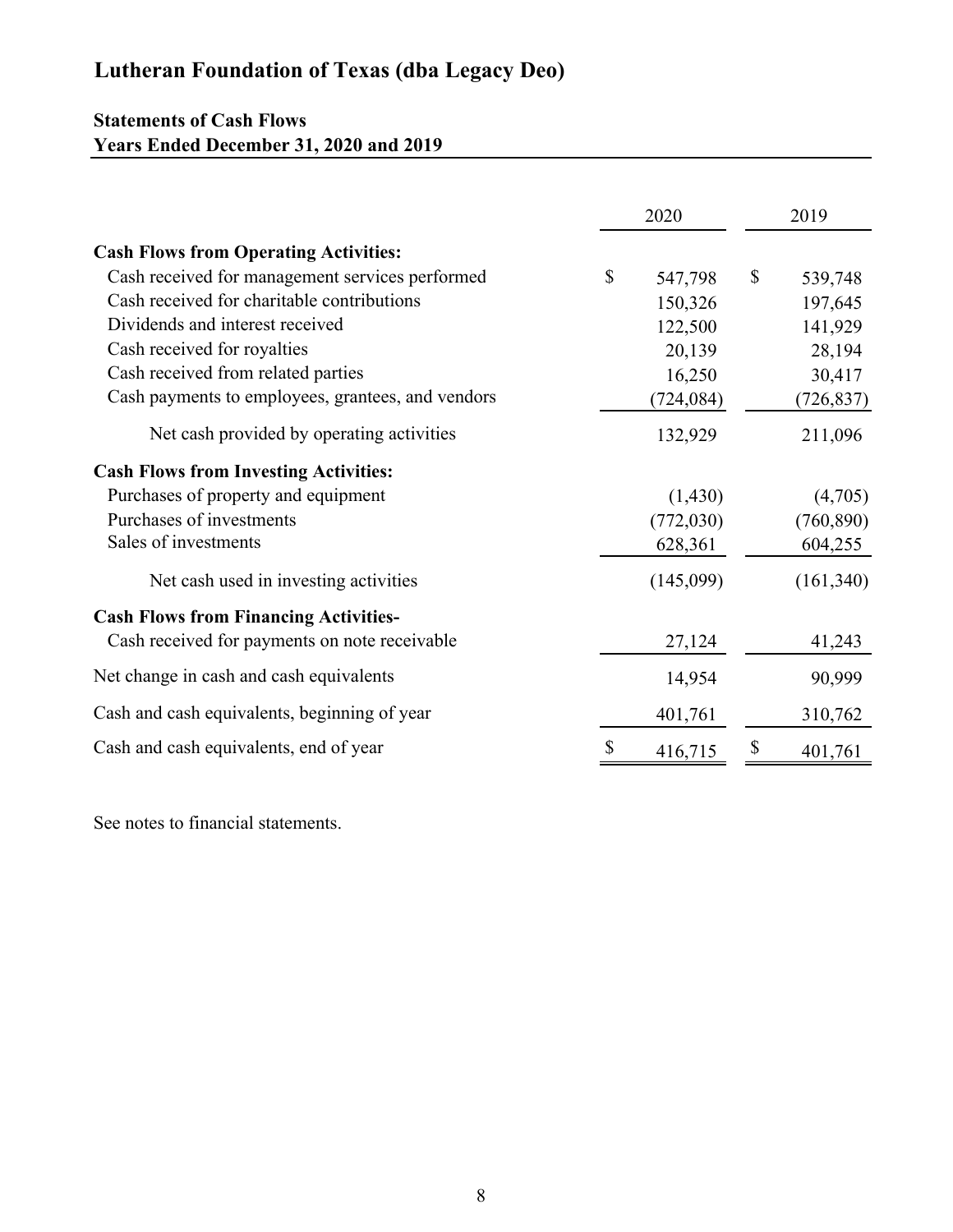### **Notes to Financial Statements Years Ended December 31, 2020 and 2019**

#### **1. Organization**

Lutheran Foundation of Texas (dba Legacy Deo) (the "Foundation") is a corporate nonprofit foundation dedicated to providing a needed financial ministry to the people and congregations of The Lutheran Church—Missouri Synod ("LCMS"), especially those in the Texas District, and to the Christian community at large. The Foundation's mission is to inspire giving that impacts life forever. Its mission is accomplished through accepting contributions and administering trusts and endowment funds. By educating people about estate plans, legacy gifts, and stewardship of financial resources, Christian ministries that otherwise would be unfunded or inadequately funded are sustained and able to flourish for the long-term.

### **2. Summary of Significant Accounting Policies**

**Basis of Presentation -** The accompanying financial statements have been prepared in accordance with accounting principles generally accepted in the United States of America ("U.S. GAAP") as defined by the Financial Accounting Standards Board ("FASB") Accounting Standards Codification ("ASC").

**Net Asset Classifications -** Net assets, revenues, gains, losses, and expenses are classified based on the existence or absence of donor-imposed restrictions. Accordingly, net assets and changes therein are classified and reported as follows:

Without Donor Restrictions **-** These assets are not subject to donor-imposed stipulations. Expenses are reported as decreases in net assets without donor restrictions. Gains and losses on investments and other assets or liabilities are reported as increases or decreases in net assets without donor restrictions, unless their use is restricted by explicit donor stipulation or by law. Net assets without donor restrictions are those currently available for use, or at the discretion of the Board of Directors (the "Board") for the Foundation's use.

With Donor Restrictions - These assets are subject to donor-imposed stipulations, which limit their use by to a specific purpose and/or the passage of time, or which require them to be maintained permanently.

Net assets, which are required to be maintained permanently, are not available for use in operations and limitations neither expire by passage of time nor can be fulfilled or otherwise removed by actions of the Foundation. The Foundation classifies as net assets with donor restrictions all trusts and endowment funds in which the donor has granted the Board authority regarding beneficiary selection. Split-interest agreements having any charitable component that must be maintained in perpetuity as designated by the donor are also classified as net assets with donor restrictions.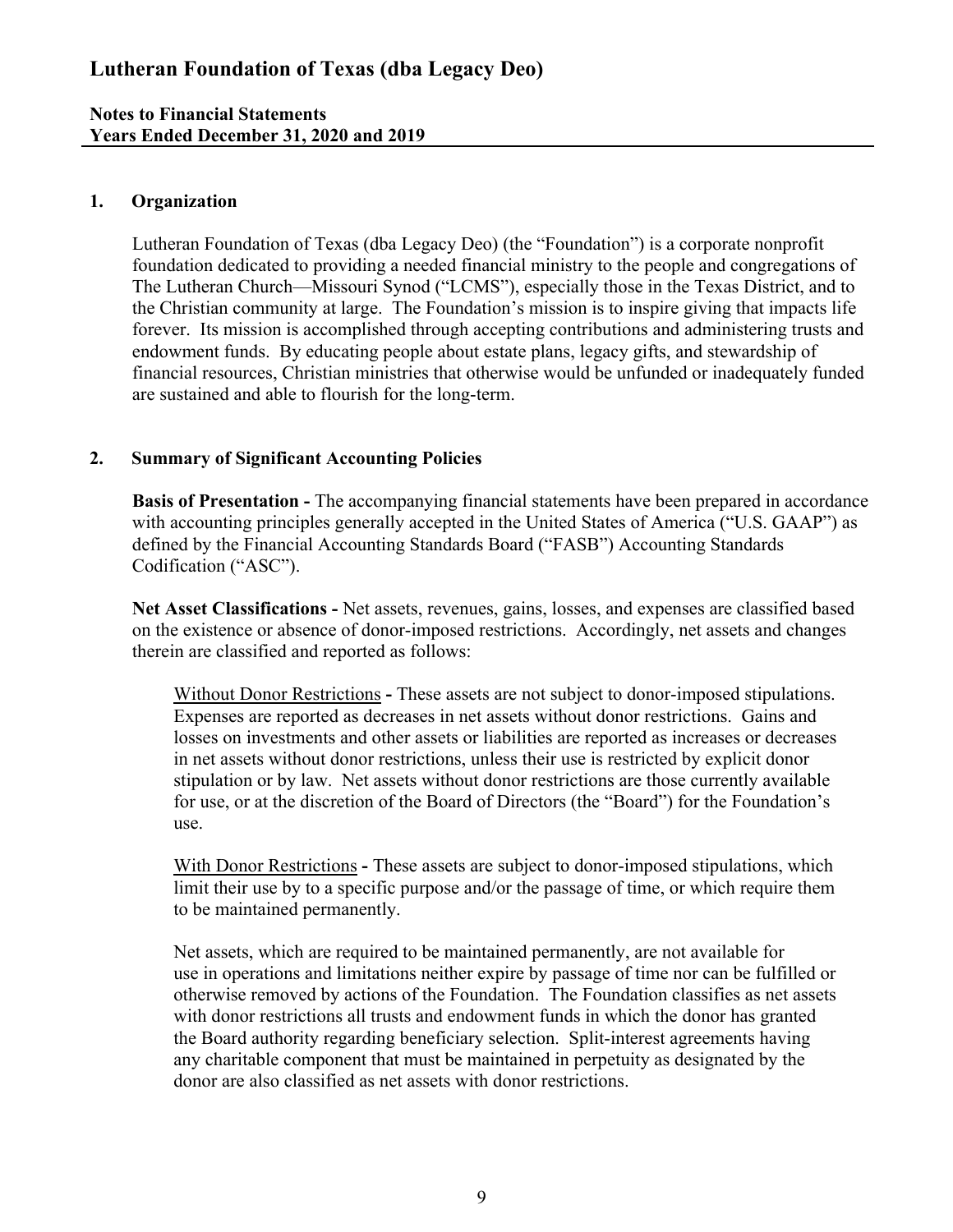**Use of Estimates -** The preparation of financial statements in accordance with U.S. GAAP requires management to make estimates and assumptions that affect certain reported amounts and disclosures. Accordingly, actual results could differ from those estimates.

**Cash and Cash Equivalents -** The Foundation considers all unrestricted cash and short-term highly liquid investments with original maturities of three months or less to be cash equivalents.

**Fair Value Measurements - Fair value is the price that would be received to sell an asset or paid** to transfer a liability in an orderly transaction between market participants at the measurement date. Fair value accounting requires characterization of the inputs used to measure fair value into a three-level hierarchy as follows:

- Level 1 **-** Inputs based on quoted market prices in active markets for identical assets or liabilities. An active market is a market in which transactions occur with sufficient frequency and volume to provide pricing information on an ongoing basis.
- Level 2 **-** Observable inputs that reflect the assumptions market participants would use in pricing the asset or liability, developed from market data obtained from sources independent of the entity.
- Level 3 **-** Unobservable inputs that reflect the entity's own assumptions about the assumptions market participants would use in pricing the asset or liability, developed from the best information available.

There are three general valuation techniques that may be used to measure fair value: 1) market approach **-** uses prices generated by market transactions involving identical or comparable assets or liabilities, 2) cost approach **-** uses the amount that currently would be required to replace the service capacity of an asset (replacement cost), and 3) income approach **-** uses valuation techniques to convert future amounts to present amounts based on current market expectations.

**Investments -** Investments are valued at their fair values in the statements of financial position. Investment transactions are recorded on the trade date, and investment income is recorded when earned. Realized gains and losses are recorded as the difference between historical cost and the proceeds received from the sale of the investment. Unrealized gains and losses are recorded for the change in fair value of investments between reporting periods. Investments that correspond to net assets with donor restrictions, which therefore are not available for the Foundation's use, are shown as investments restricted as to use on the statements of financial position.

**Property and Equipment - Purchases of property and equipment are capitalized at cost.** The Foundation capitalizes all acquisitions of property and equipment in excess of \$1,000 with a useful life of more than one year. Repairs and maintenance costs are charged to expense as incurred. The Foundation computes depreciation and amortization expense using the straight-line method over the estimated useful lives of the assets as follows:

| Computer software      | 3-5 years |
|------------------------|-----------|
| Furniture and fixtures | 10 years  |
| Automobiles            | 5 years   |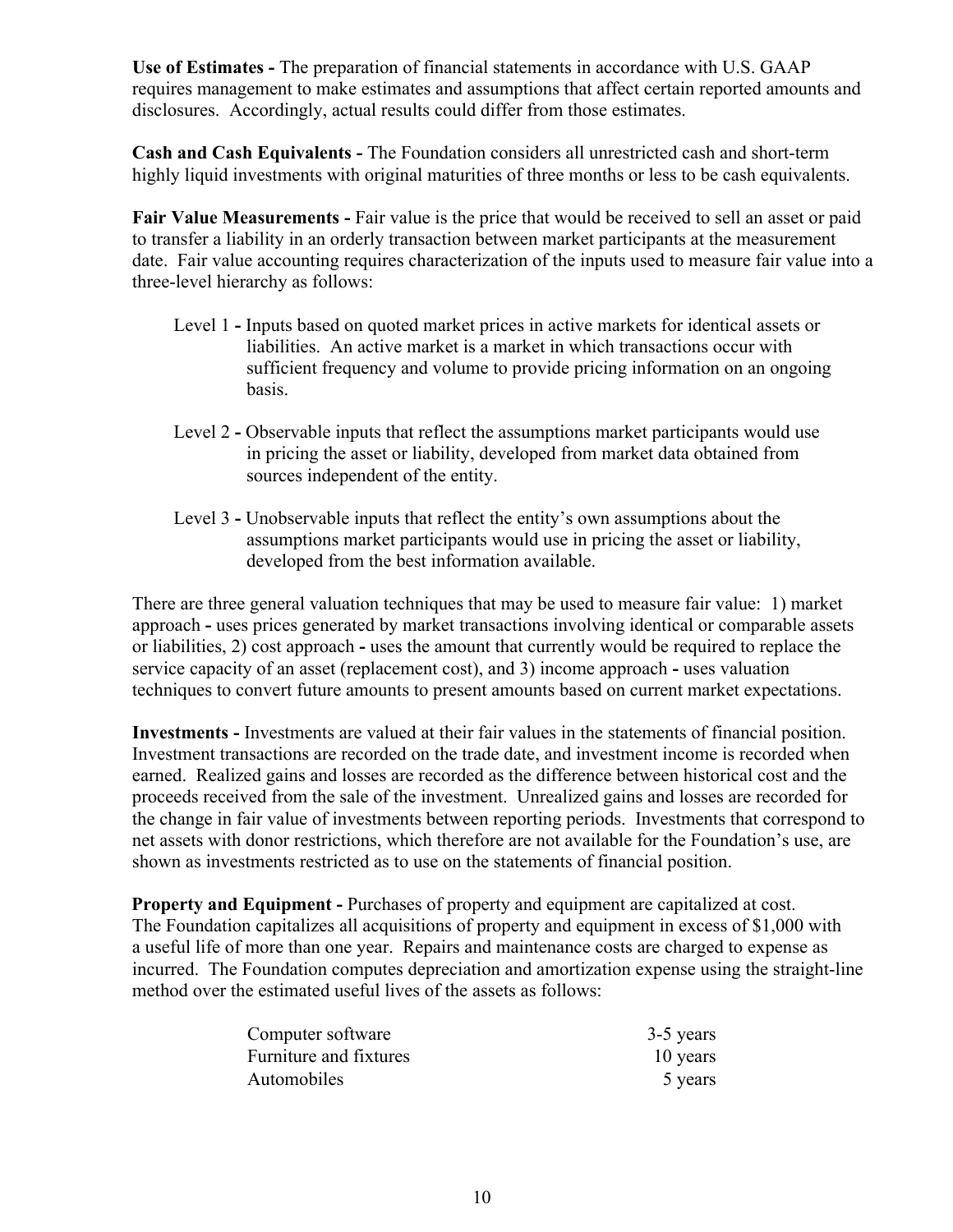**Impairment of Long-Lived Assets -** Long-lived assets are reviewed for impairment of the asset group level whenever events or changes in circumstances indicate that the amount recorded may not be recoverable. An impairment loss is recognized by the amount in which carrying amount of the asset group exceeds fair value, if the carrying amount of the asset group is not recoverable.

**Deferred Revenue -** Deferred revenue may include amounts received as upfront bonuses related to leases on the Foundation's mineral interests. Revenue is recognized over the lease term, which is generally three to five years. Deferred revenue may also include amounts received, but not yet earned, on contracts with other organizations that promote the Foundation's services and benefit the client organizations' membership.

**Charitable Gift Annuities -** Donors contribute assets in exchange for the right to receive a fixed dollar annual return for their benefit or for the benefit of third parties. Upon receipt of each such gift, the Foundation calculates the present value of the periodic payments due to the beneficiaries and classifies this amount as annuities payable. The Foundation determines the present value of the future periodic payments on an actuarial basis based on the annuitants' life expectancies. The discount rates used in determining the fair value of the liabilities at December 31, 2020 and 2019 were 0.6% and 2.0%, respectively, and represent the Applicable Federal Rate ("AFR") issued monthly by the Internal Revenue Service ("IRS"). Significant increases or decreases in these inputs in isolation would result in a significantly lower or higher fair value measurement. Any income earned on charitable gift annuity investments is also credited to charitable gift annuities payable. The carrying value of the charitable gift annuities is determined annually based on actuarial estimates. Any changes in the present value of the charitable gift annuities payable are recorded as actuarial gain or loss on the statements of activities.

The Foundation is required by the State of Texas to maintain a reserve of at least \$100,000 to make payments if the assets are depleted. This reserve is held in undesignated net assets without donor restrictions.

**Agency and Trust Accounts -** The Foundation accepts cash and other financial assets from organizations and individuals and agrees to return those assets and the earnings thereon, or both, or transfer them to specified beneficiaries. At the time the gift is received, the Foundation records the trust assets at their fair value as investments held for others and an offsetting liability for the same amount in the statements of financial position. Subsequent valuations of trust liabilities are determined annually based on the fair value of the trust assets.

**Charitable Remainder Trusts -** The Foundation accepts cash and other financial assets from donors who establish trusts, from which specified distributions are made either from principal or earnings to one or more beneficiaries over a specified term or for life. At the time the gift is received, the Foundation records the trust assets at their fair value as investments held for others and a liability for the present value of any expected future cash distributions to the beneficiaries. The present value is based on the Foundation's assumptions about the projected rate of return on the trust investments, the discount rate for the obligation, and the expected mortality of the individual on which termination of the agreement depends, if applicable. Significant increases or decreases in these inputs in isolation would result in a significantly lower or higher fair value measurement.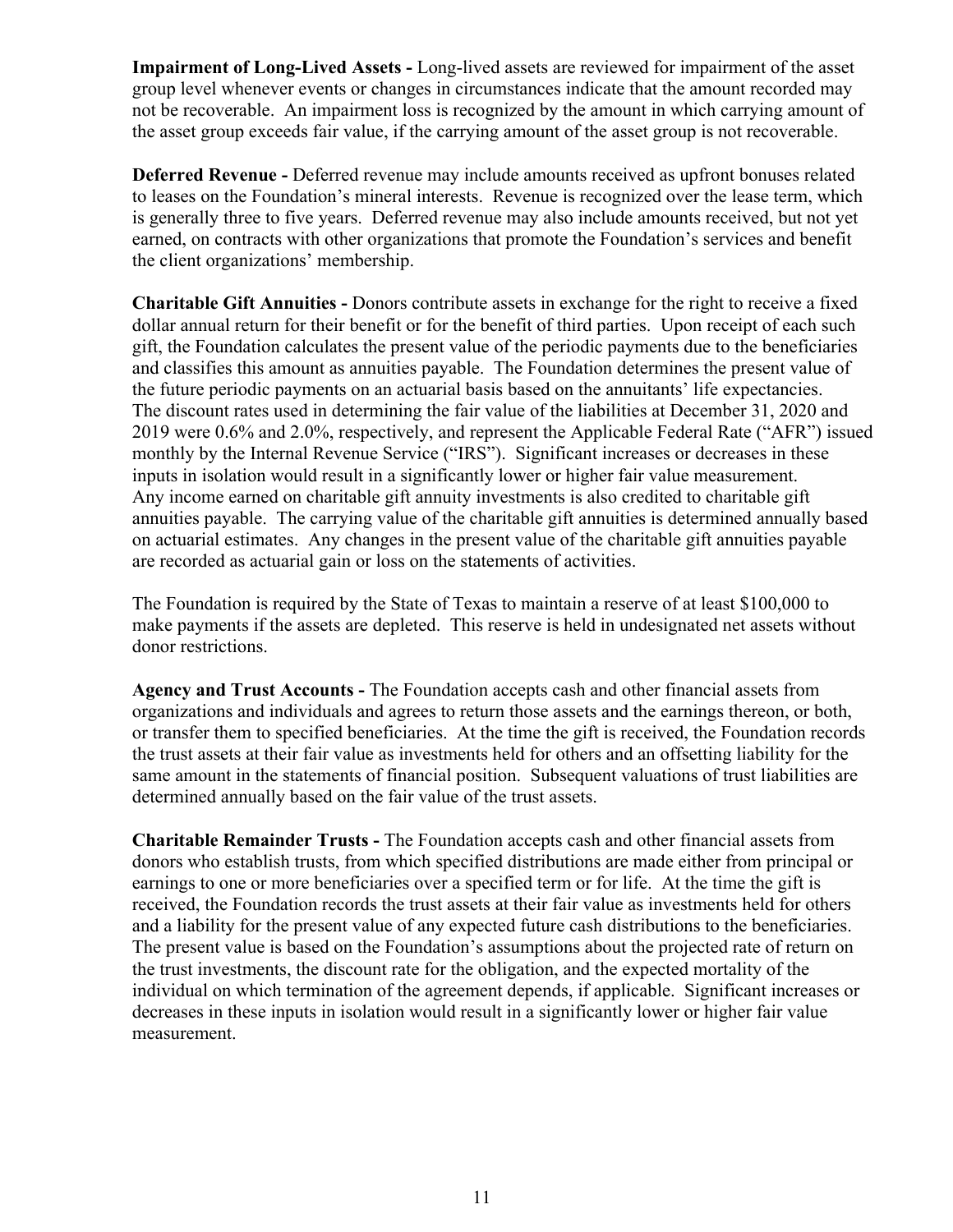Subsequent valuations of all charitable remainder trust liabilities are determined annually based on applicable discount rates and mortality tables. The discount rates used in determining fair value of the liabilities at December 31, 2020 and 2019 were 0.6% and 2.0%, respectively, and represent the AFR issued monthly by the IRS. The Foundation uses mortality index tables also issued by the IRS. Any changes in the present value of the liabilities are recorded as actuarial gains or losses on the statements of activities.

The Foundation is named as co-beneficiary of certain charitable remainder trusts under its management. At the time a gift of this nature is received, the Foundation records a donor-restricted contribution if the donor explicitly imposes a temporary or permanent restriction. The fair value of the Foundation's beneficiary interest is the excess of the gift amount over the estimated liability pertaining to the other beneficiaries.

For purposes of presentation, charitable remainder trusts representing the balance of the other beneficiary are included as a component of agency and trust accounts on the statements of financial position.

**Endowments Benefiting Others -** The Foundation accepts cash and other financial assets as trustee of life-income, student loan and scholarship, ministry and memorial, and other types of endowment agreements. At the time the gift is received, the Foundation records the endowment assets at their fair value as investments held for others and an offsetting liability for the same amount. Subsequent valuations of endowment liabilities are determined annually based on the fair value of the endowment assets. Endowments for which the Foundation has no authority to determine the charitable beneficiaries are included in this liability.

**Management Fees Revenue -** With the exception of its own accounts, the Foundation charges all asset funds an administrative fee. The fee is generally computed on a sliding scale basis as 0.5% to 1.5% per annum of the fair value of fund assets and is collected quarterly. Revenue is recognized when promised services are transferred to customers in an amount that reflects the consideration to which the Foundation expects to be entitled in exchange for those services by following a five-step process: (1) identify the contract with a customer, (2) identify the performance obligations in the contract, (3) determine the transaction price, (4) allocate the transaction price to the performance obligations, and (5) recognize revenue when or as the Foundation satisfies performance obligations.

Performance obligations are satisfied as the services are rendered, and revenue is recognized over time.

**Costs to Obtain or Fulfill Contracts -** As performance obligations in the Foundation's contracts with customers are typically satisfied over a period of one year or less, the Foundation applies the practical expedient to expense costs to obtain a contract as incurred. The Foundation recognizes an asset for the incremental costs to fulfill a contract, direct labor, if the costs relate directly to an existing or specific anticipated contract, generate or enhance resources that the Foundation will use to satisfy performance obligations in the future, and if the Foundation expects to recover those costs through the margin inherent in the contract. The Foundation does not incur fulfillment costs requiring capitalization.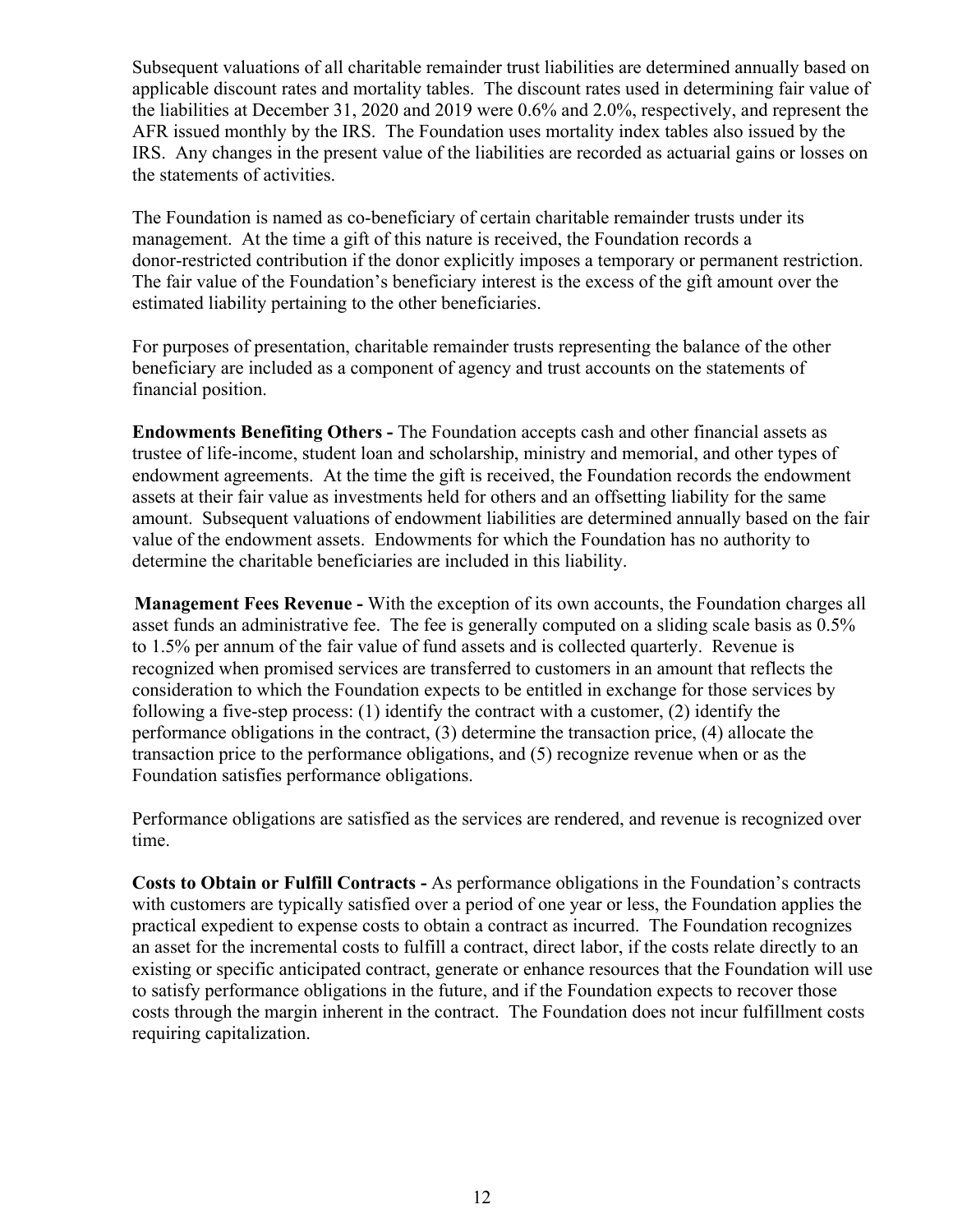**Contributions -** The Foundation recognizes contributions when cash, securities, other assets, unconditional promises to give, or a notification of a beneficial interest is received. All contributions, including unconditional promises to give, are recorded at their fair value and are considered to be available for operations of the Foundation unless specifically restricted by the donor. Unconditional promises to give cash and other assets are reported as net assets with donor restrictions, if they are received with donor stipulations that limit the use of donated assets. When donor restrictions expire, that is, when a stipulated time restriction ends or restricted purpose is accomplished, the related restricted net assets are reclassified to net assets without donor restrictions. This is reported in the statements of activities as net assets released from restrictions. Contributions that are restricted by the donor are reported as increases in net assets without donor restrictions if the restrictions expire within the fiscal year in which the contributions are received. Conditional promises to give, defined as those with a measurable performance or other barrier and a right of return, are recognized when the condition on which they depend are met and the promises become unconditional.

**Functional Allocation of Expenses -** Expenses directly attributable to a specific functional area are reported as expenses of those functional areas. A portion of management and general costs that benefit multiple functional areas have been allocated based on the proportion of full-time employee equivalents allocated to that program service. Costs that are not readily allocable to any program service are allocated entirely to management and general.

**Federal Income Taxes -** The Foundation is exempt from federal income tax under Section  $501(c)(3)$  of the Internal Revenue Code, except to the extent it has unrelated business income. The Foundation did not incur any significant tax liabilities due to unrelated business income during the years ended December 31, 2020 and 2019. Due to the IRS designation as being affiliated with the LCMS, the Foundation is exempt from filing an annual Form 990 tax return in the U.S. federal jurisdiction.

**Change in Accounting Principle for Recently Adopted Accounting Pronouncement -** In August 2018, the FASB issued Accounting Standards Updates ("ASU") No. 2018-13, *Fair Value Measurement (Topic 820): Disclosure Framework - Changes to the Disclosure Requirements for Fair Value Measurement*, which includes amendments intended to improve the effectiveness of disclosure requirements for recurring and nonrecurring fair value measurements. The standard removes, modifies and adds certain disclosure requirements and affects entities that are required to include fair value measurement disclosures. The amendments in this update are effective for fiscal years beginning after December 15, 2019. The Foundation adopted the amendments of ASU 2018-13 and has applied the accounting guidance to the fair value disclosure included in the financial statements dated December 31, 2020.

**Recently Issued Accounting Pronouncements -** In February 2016, the FASB issued ASU No. 2016-02, *Leases (Topic 842)*, which requires the recognition of lease assets and lease liabilities by lessees for all leases, including leases previously classified as operating leases, and modifies the classification criteria and accounting for sales-type and direct financing leases by lessors. Leases continue to be classified as finance or operating leases by lessees and both classifications require the recognition of a right-of-use asset and a lease liability, initially measured at the present value of the lease payments in the statement of financial position. Interest on the lease liability and amortization of the right-of-use asset are recognized separately in the statement of activities for finance leases and as a single lease cost recognized on the straight-line basis over the lease term for operating leases. The standard is effective using a modified retrospective approach for fiscal years beginning after December 15, 2021 and early adoption is permitted. The Foundation is currently evaluating the impact the standard will have on its financial statements.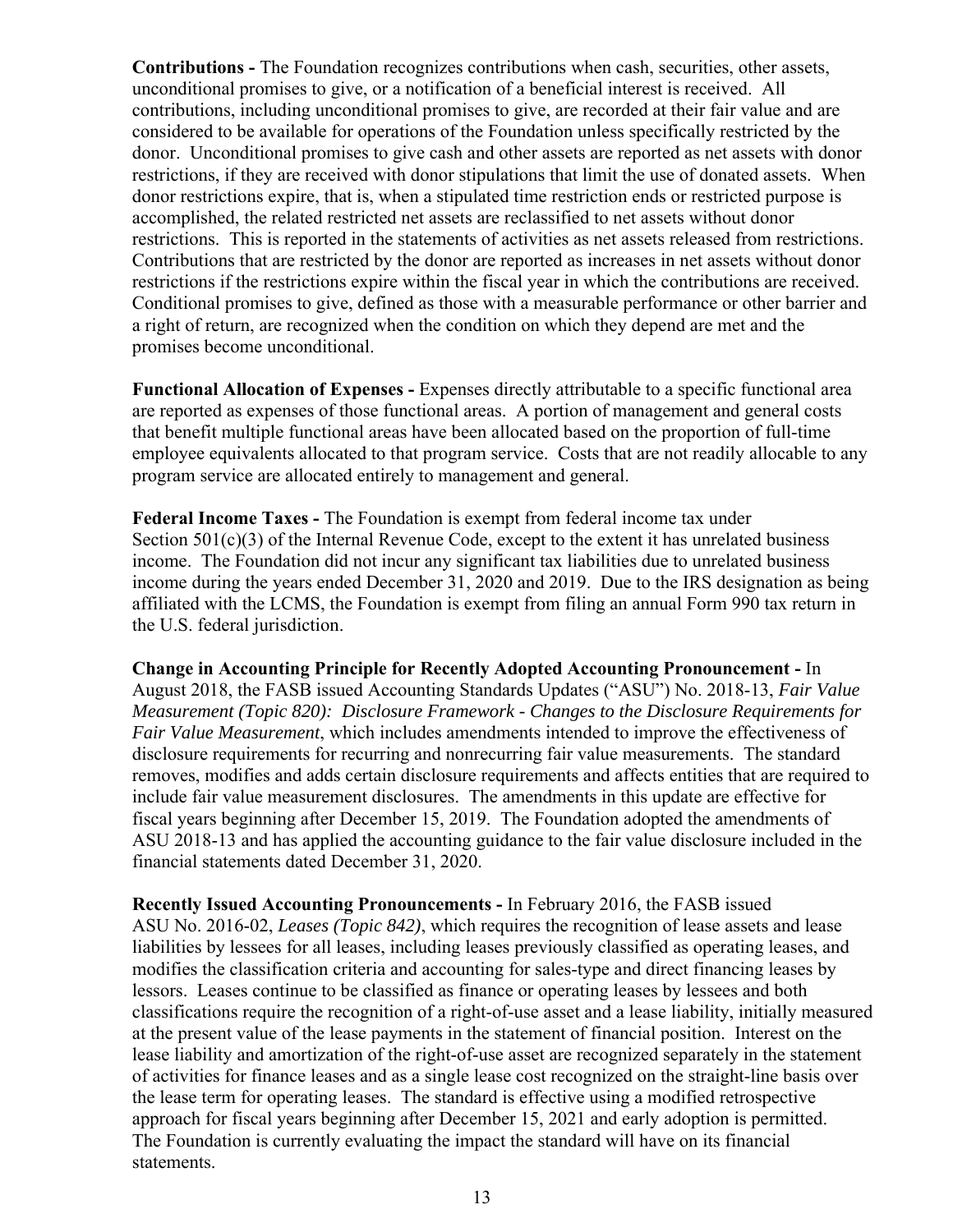In June 2016, the FASB issued ASU No. 2016-13, *Financial Instruments - Credit Losses (Topic 326): Measurement of Credit Losses on Financial Instruments*, which seeks to provide financial statement users with more decision-useful information about the expected credit losses on financial instruments, including trade receivables and other commitments to extend credit held by a reporting entity at each reporting date. Entities are required to replace the incurred loss impairment methodology in current U.S. GAAP with a methodology that reflects current expected credit losses and requires consideration of a broader range of reasonable and supportable information to determine credit loss estimates. The amendment is effective using a modified retrospective approach for fiscal years beginning after December 15, 2022 and early adoption is permitted. The Foundation is currently evaluating the impact the amendment will have on its financial statements.

#### **3. Liquidity and Availability of Resources**

The Foundation's financial assets available within one year for general expenditure were as follows, as of December 31:

|                                                                                                                              | 2020                                                           | 2019                                                           |
|------------------------------------------------------------------------------------------------------------------------------|----------------------------------------------------------------|----------------------------------------------------------------|
| Cash and cash equivalents<br>Investments<br>Accounts receivable<br>Note receivable<br>Total financial assets                 | \$<br>416,715<br>56,396,183<br>63,933<br>311,145<br>57,187,976 | \$<br>401,761<br>50,491,857<br>64,238<br>338,268<br>51,296,124 |
| Less amounts unavailable for general expenditure<br>within one year, due to:                                                 |                                                                |                                                                |
| Investments in endowments and trusts held for others<br>Investments restricted by donors as to their use                     | (47, 962, 492)<br>(4,586,260)                                  | (42,703,129)<br>(4,250,660)                                    |
| Investments in non-liquid assets                                                                                             | (60, 418)                                                      | (84, 591)                                                      |
| Board-designated quasi-endowment<br>Ninety-day cash reserve required by Board policy<br>Charitable gift annuity reserve fund | (1,034,441)<br>(177, 375)<br>(100,000)                         | (882, 486)<br>(180, 380)<br>(100,000)                          |
|                                                                                                                              | (53,920,986)                                                   | (48,201,246)                                                   |
| Less amounts unavailable to management without<br>Board's approval-                                                          |                                                                |                                                                |
| Board-designated for discretionary use                                                                                       | (614,202)                                                      | (597, 934)                                                     |
| Total financial assets available to management for<br>general expenditure within one year                                    | 2,652,788<br>\$                                                | 2,496,944<br>$\mathbb{S}$                                      |

The Foundation manages its liquidity following three guiding principles:

- Operate within a prudent range of financial soundness and stability,
- Maintain adequate liquid assets, and
- Maintain sufficient reserves to provide reasonable assurance that ongoing operational expenditures can be met for the foreseeable future.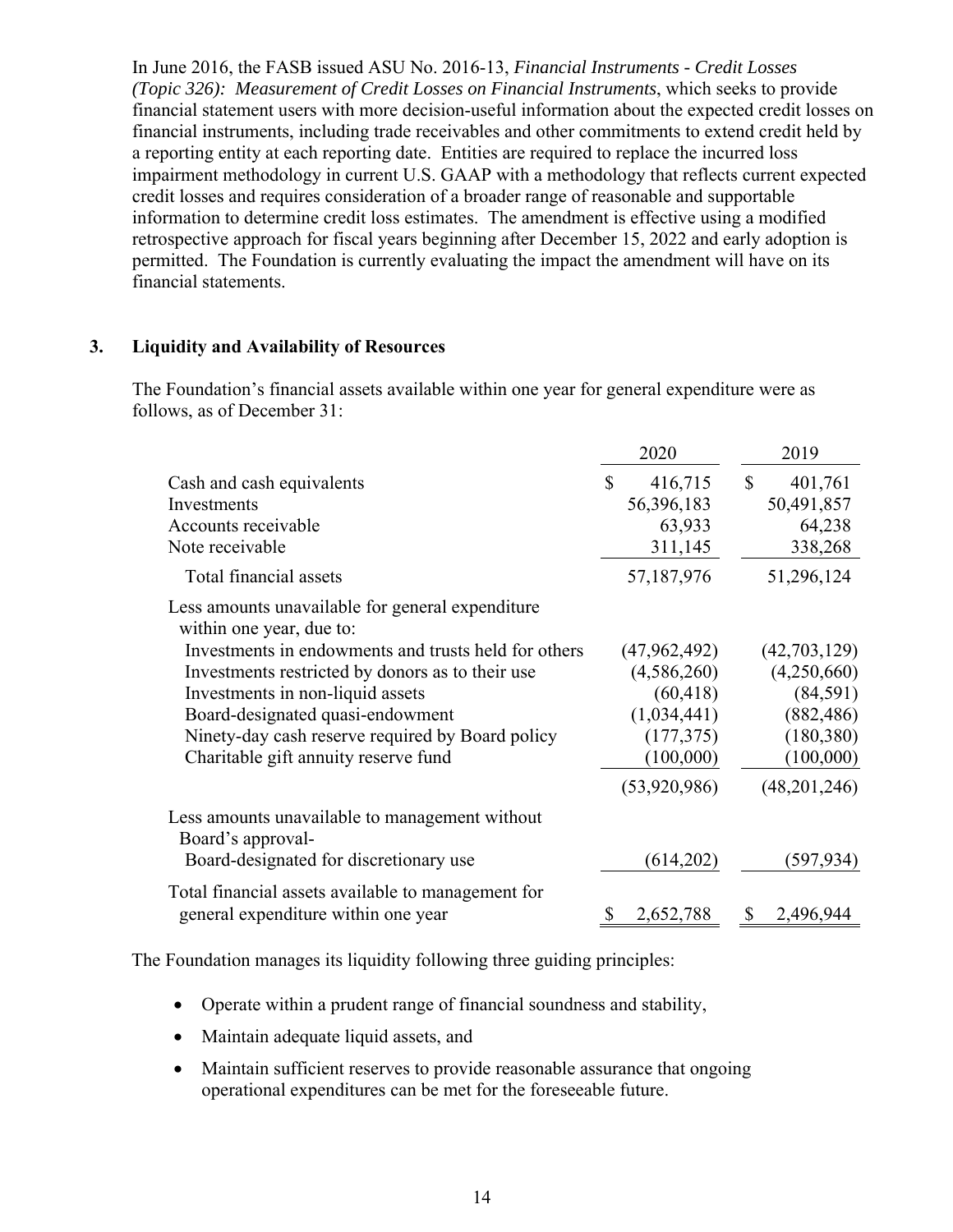Three policies established by the Board are designed to ensure the Foundation's financial stability, as follows:

- The Foundation may not incur an operating deficit for more than three consecutive fiscal years,
- The Foundation may not incur cumulative operating results that cause its net assets without donor restrictions at the end of the current fiscal year to fall below 110% of its annual average for the rolling 10-year period ending at the previous fiscal year-end, and
- The Foundation must maintain a cash reserve of not less than ninety days' operating cash.

The Foundation does not have a committed line of credit upon which it could draw to manage unanticipated liquidity needs. However, it does have Board-designated net assets without restrictions that could be made available by the Board for current operations.

## **4. Concentration of Credit Risk**

Financial instruments that potentially subject the Foundation to credit risk consist of cash and cash equivalents and investments. The Foundation places its cash and cash equivalents with a limited number of high quality financial institutions and may exceed the amount of insurance provided on such deposits. Investments are exposed to various risks, such as interest rate, market, and credit risks. Due to the level of risk associated with certain investments, it is at least reasonably possible that changes in the near-term could materially affect the amounts reported in the statements of financial position.

## **5. Property and Equipment**

Property and equipment consisted of the following as of December 31:

|                                           | 2020     | 2019      |
|-------------------------------------------|----------|-----------|
| Computer software                         | 54,160   | 54,160    |
| Furniture and fixtures                    | 43,461   | 42,031    |
| Automobiles                               |          | 33,366    |
|                                           | 97,621   | 129,557   |
| Accumulated depreciation and amortization | (91,039) | (114,206) |
| Property and equipment, net               | 6,582    | 15,351    |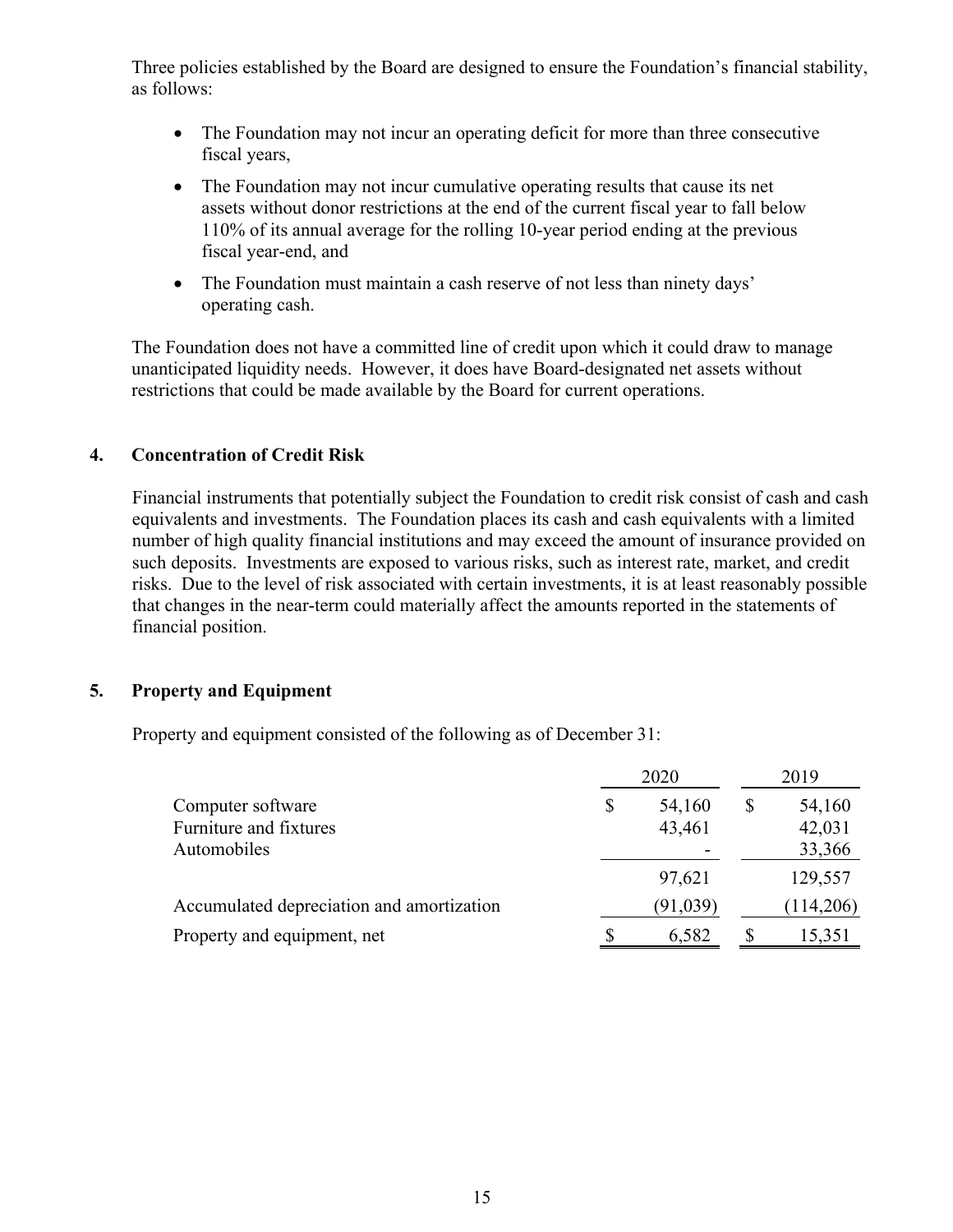# **6. Investments**

|                            | Level 1      | Level 2   | Level 3 | Fair Value   |
|----------------------------|--------------|-----------|---------|--------------|
| Exchange-traded funds      | \$13,018,488 |           |         | \$13,018,488 |
| Mutual funds               | 12,206,429   |           |         | 12,206,429   |
| Common stocks              | 10,824,574   |           |         | 10,824,574   |
| U.S. government securities | 3,350,639    |           |         | 3,350,639    |
| Corporate bonds            |              | 2,983,443 |         | 2,983,443    |
| Cash and cash equivalents  | 1,930,889    |           |         | 1,930,889    |
| Municipal bonds            |              | 1,710,667 |         | 1,710,667    |
| Mortgage-backed and        |              |           |         |              |
| asset-backed securities    |              | 887,200   |         | 887,200      |
| Cash surrender value of    |              |           |         |              |
| life insurance policies    |              | 767,653   |         | 767,653      |
| Term notes receivable      |              | 478,250   |         | 478,250      |
| Annuities                  |              | 341,634   |         | 341,634      |
| Mineral interests          |              |           | 197,322 | 197,322      |
| Real estate                |              |           | 172,250 | 172,250      |
| Private company stock      |              |           | 297     | 297          |
|                            | \$41,331,019 | 7,168,847 | 369,869 | 48,869,735   |
| Investments measured at    |              |           |         |              |
| net asset value            |              |           |         | 7,526,448    |
| Total investments at       |              |           |         |              |
| fair value                 |              |           |         | \$56,396,183 |
|                            |              |           |         |              |

Investments measured at fair value at December 31, 2020 consisted of the following: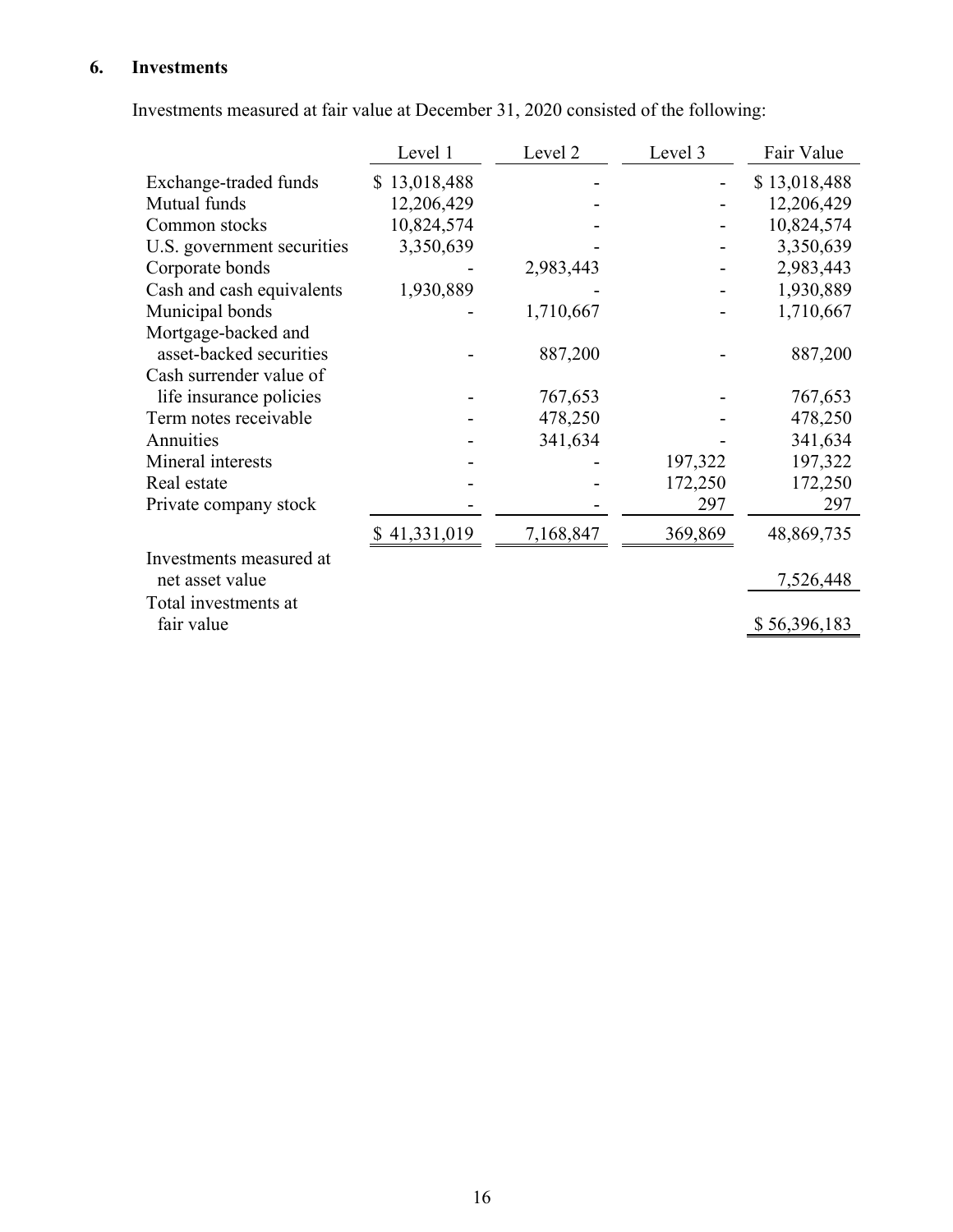|                            | Level 1          | Level 2   | Level 3 | Fair Value   |
|----------------------------|------------------|-----------|---------|--------------|
| Exchange-traded funds      | 12,195,904<br>S. |           |         | \$12,195,904 |
| Mutual funds               | 12,989,292       |           |         | 12,989,292   |
| Common stocks              | 8,735,193        |           |         | 8,735,193    |
| U.S. government securities | 2,310,936        |           |         | 2,310,936    |
| Corporate bonds            |                  | 2,717,693 |         | 2,717,693    |
| Cash and cash equivalents  | 791,626          |           |         | 791,626      |
| Municipal bonds            |                  | 2,329,259 |         | 2,329,259    |
| Mortgage-backed and        |                  |           |         |              |
| asset-backed securities    |                  | 1,604,216 |         | 1,604,216    |
| Cash surrender value of    |                  |           |         |              |
| life insurance policies    |                  | 586,454   |         | 586,454      |
| Term notes receivable      |                  | 467,250   |         | 467,250      |
| Annuities                  |                  | 353,165   |         | 353,165      |
| Mineral interests          |                  |           | 195,472 | 195,472      |
| Real estate                |                  |           | 172,250 | 172,250      |
| Private company stock      |                  |           | 297     | 297          |
|                            | \$32,968,829     | 8,390,659 | 478,567 | 45,449,007   |
| Investments measured at    |                  |           |         |              |
| net asset value            |                  |           |         | 5,042,850    |
| Total investments at       |                  |           |         |              |
| fair value                 |                  |           |         | \$50,491,857 |

Investments measured at fair value at December 31, 2019 consisted of the following:

There were no transfers in or out of Level 3 investments during the years ended December 31, 2020 and 2019. There were no purchases of Level 3 investments during the years ended December 31, 2020 and 2019.

Level 1 and Level 2 investments have been valued using a market approach. Level 3 real estate investments and private company stock have been valued using a market approach while the Level 3 mineral interest investments have been valued using an income approach. There have been no changes in the valuation methodologies used at December 31, 2020 and 2019.

Cash and cash equivalents and marketable investments are classified within Level 1 of the fair value hierarchy because they are valued using quoted market prices. Marketable investments includes publicly-traded investments such as stock, mutual funds, equity funds, exchange-traded funds, and U.S. governmental securities and agencies. Level 1 investments held by the Foundation are deemed to be actively traded.

Bonds, mortgage-backed and asset-backed securities ("MBSs" and "ABSs"), annuities, term notes receivable, and the cash value of life insurance policies are designated as Level 2 instruments since valuations are obtained from readily-available pricing sources for comparable instruments. Bonds, MBSs, and ABSs are valued based on recently executed prices. When position-specific external price data is not observable, the valuation is based on prices of comparable securities.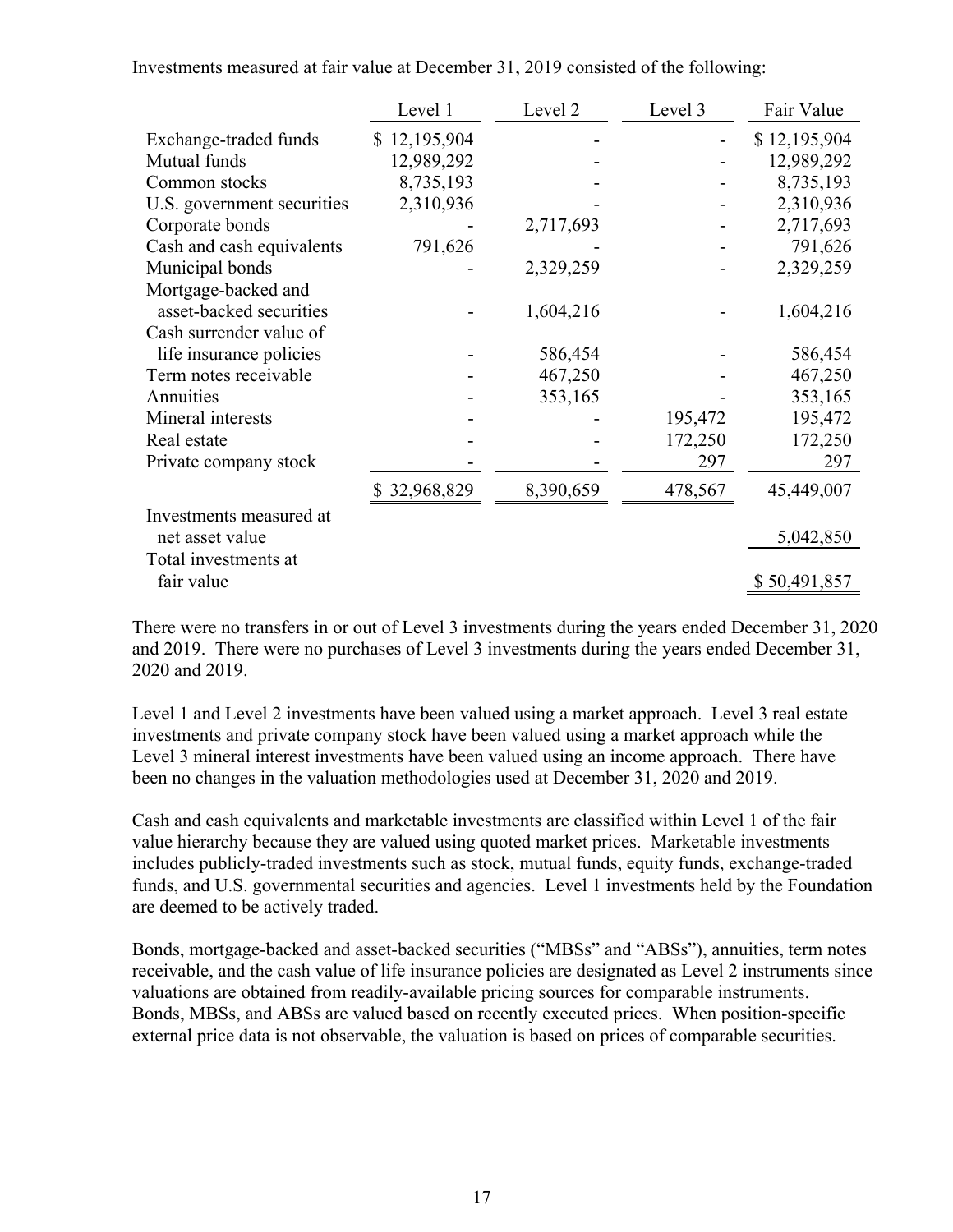In the absence of market prices, bonds, MBSs, and ABSs are valued as a function of cash flow models using observable market-based inputs (e.g. yield curves, spreads, prepayments and volatilities). Annuities are valued at fair value by discounting the related cash flows based on current yields of similar instruments with comparable durations considering the creditworthiness of the issuer. At December 31, 2020 and 2019, contract value approximates fair value. Notes receivable are valued at the outstanding balance due from borrower. The cash value of life insurance policies was reflected in the financial statements at fair value based on the cash value reflected on the policy statement at December 31, 2020 and 2019.

Mineral interest, real estate, and private company stock are classified within Level 3 since observable inputs are minimal. Real estate and mineral interests carrying values are determined by taking into account appraised value, tax authorities' valuations, annual income, and the changes in these amounts over time. Real estate and mineral interests are not routinely re-appraised; thus, valuations are based upon the advice of real estate professionals and local conditions. Significant increases or decreases in either of these inputs in isolation would result in a significantly lower or higher fair value measurement.

Investments measured at fair value using the net asset value practical expedient have been excluded from the fair value hierarchy leveling table. These investments consisted of the following at December 31:

|        |                           |               |             | Redemption     |              |
|--------|---------------------------|---------------|-------------|----------------|--------------|
|        | Fair Value at             | Fair Value at |             | Frequency      | Redemption   |
|        | December 31,              | December 31,  | Unfunded    | (if Currently) | Notice       |
|        | 2020                      | 2019          | Commitments | Eligible)      | Period       |
| Hedged |                           |               | not         |                |              |
|        | equity funds $$7,526,448$ | 5,042,850     | applicable  | quarterly      | $20-90$ days |

The hedged equity funds invest primarily in equity securities of U.S. and foreign companies that the managers believe are well-positioned to generate benefit from their products and services, and utilize short sale and margin overlay strategies.

## **7. Charitable Gift Annuities**

The following is a rollforward of the liabilities under charitable gift annuities measured at fair value on a recurring basis using significant unobservable inputs (Level 3):

|                              | 2020    |   | 2019    |
|------------------------------|---------|---|---------|
| Balance, beginning of year   | 24,862  |   | 12,049  |
| Net income                   | (2)     |   | 566     |
| Beneficiary distributions    | (6,789) |   | (6,789) |
| Fair market value adjustment | 6,370   |   | 7,799   |
| Actuarial gains (losses)     | (35)    |   | 11,237  |
| Balance, end of year         | 24,406  | S | 24,862  |
|                              |         |   |         |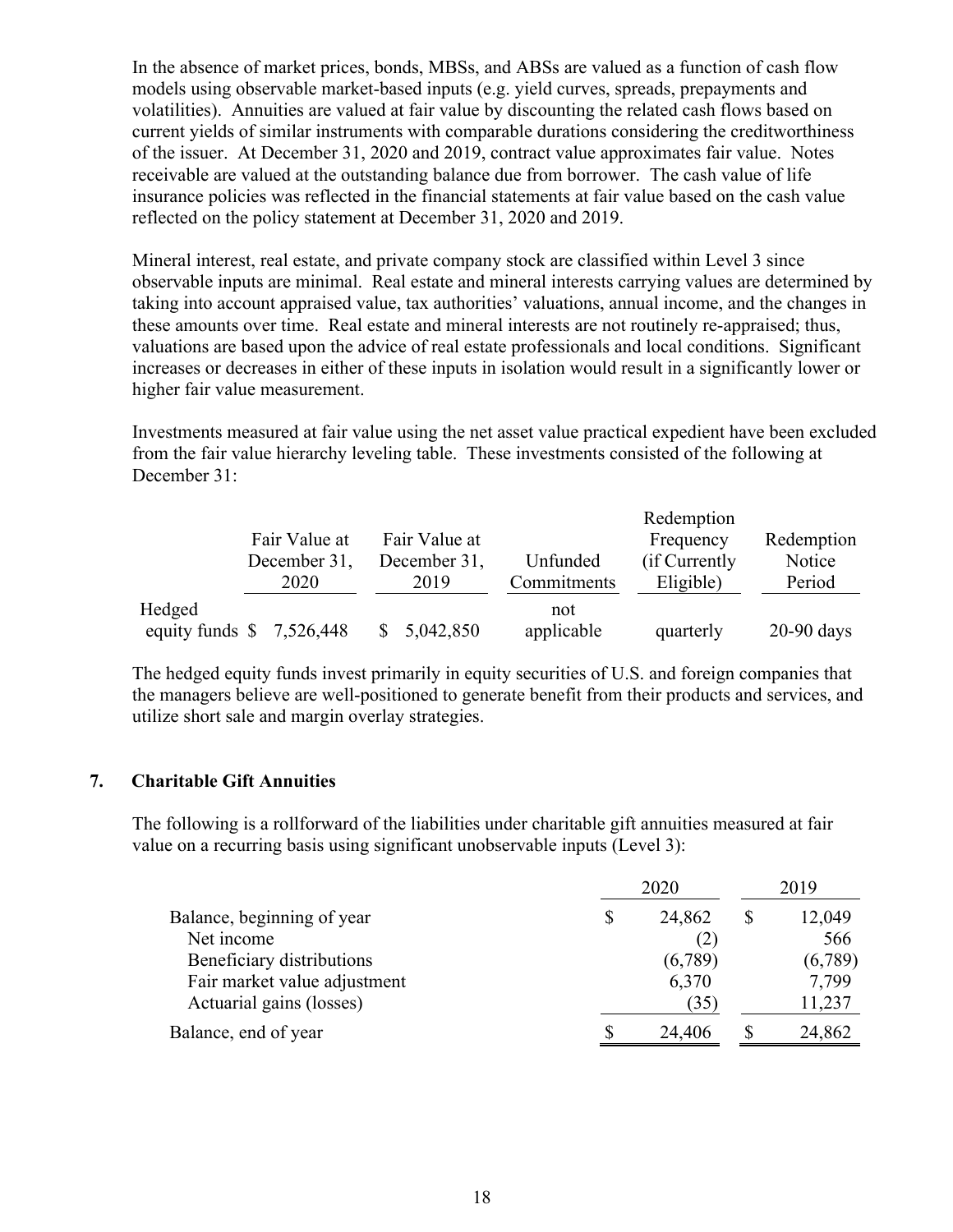#### **8. Agency and Trust Accounts**

|                                           | 2020 |            | 2019       |
|-------------------------------------------|------|------------|------------|
| Irrevocable trusts due other remaindermen | S    | 5,484,357  | 7,047,094  |
| Irrevocable trusts due life beneficiaries |      | 3,857,806  | 3,611,688  |
| Church fund management agreements         |      | 2,094,179  | 1,801,031  |
| Agency fund management agreements         |      | 1,521,525  | 1,358,068  |
| Irrevocable trusts - pass through gifts   |      | 410,588    | 346,799    |
| Revocable trusts                          |      | 241,233    | 351,445    |
| Total agency and trust accounts           |      | 13,609,688 | 14,516,125 |

Agency and trust accounts were comprised of the following as of December 31:

**Irrevocable Trusts -** Certain charitable remainder unitrusts and other miscellaneous trusts contain provisions to distribute assets to remaindermen other than the Foundation.

**Church and Agency Fund Management Agreements -** The Foundation offers services for the investment and management of funds belonging to LCMS congregations and agencies as well as other Christian organizations. The net interest earned from these invested funds is paid to the investors on a monthly, quarterly, semiannual, or annual basis.

**Revocable Trusts -** All trust income, deductions, and credits are reportable by the grantor for tax purposes.

As of December 31, 2020, the assets and liabilities of the split-interest charitable remainder unitrusts were \$695,278 and \$343,131, respectively. As of December 31, 2019, the assets and liabilities of the split-interest charitable remainder unitrusts were \$659,964 and \$314,524, respectively.

The following is a rollforward of the liabilities under split-interest trust agreements measured at fair value on a recurring basis using significant unobservable inputs (Level 3) as of December 31:

|                              | 2020 |           |   | 2019      |  |  |
|------------------------------|------|-----------|---|-----------|--|--|
| Balance, beginning of year   |      | 314,524   | S | 278,633   |  |  |
| Net income                   |      | 3,496     |   | 9,737     |  |  |
| Beneficiary distributions    |      | (31, 810) |   | (28, 942) |  |  |
| Realized gains (losses)      |      | (3,795)   |   | 7,209     |  |  |
| Fair market value adjustment |      | 78,240    |   | 72,751    |  |  |
| <b>Actuarial losses</b>      |      | (17, 524) |   | (24, 864) |  |  |
| Balance, end of year         |      | 343,131   | S | 314,524   |  |  |

#### **9. Endowments**

The Foundation had 302 and 299 separate endowments under its management as of December 31, 2020 and 2019, respectively. Distributions from all endowments are either paid to the designated beneficiaries or added to corpus in accordance with donors' restrictions. As required by U.S. GAAP, net assets associated with endowment funds are classified and reported based on the existence or absence of donor-imposed restrictions.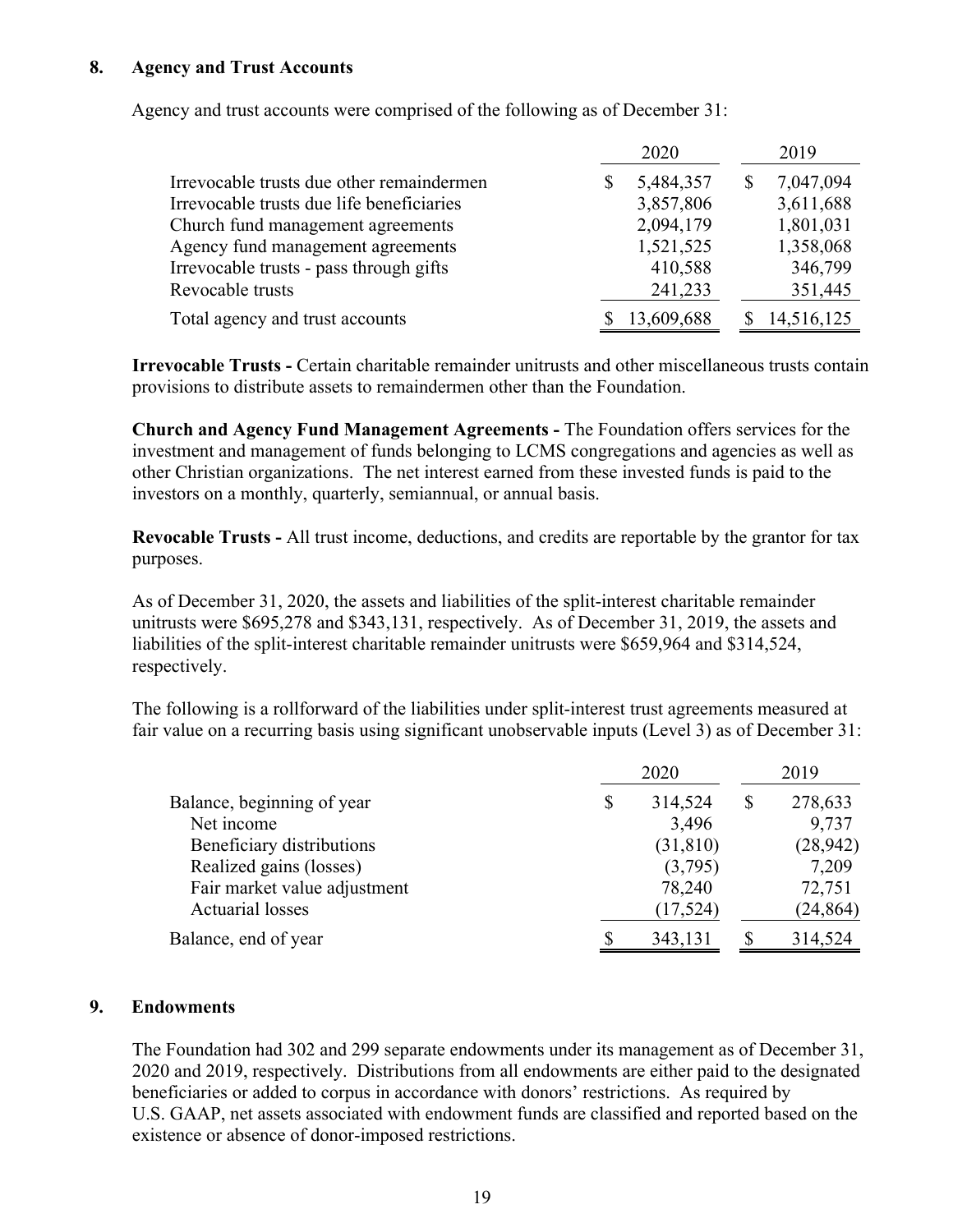A subset of endowments grants the Board decision-making authority with regard to their charitable beneficiaries. As of December 31, 2020 and 2019, this subset numbered 38 and 33 endowments, respectively. One is a quasi-endowment established by the Board for the purpose of providing general operational support to the Foundation. The quasi-endowment is a component of the Foundation's net assets without donor restrictions. The remainder of the subset was established and restricted by donors; therefore, those endowments are a component of the Foundation's net assets with donor restrictions.

#### *Interpretation of relevant law*

The Board has determined that the Texas Uniform Prudent Management of Institutional Funds Act ("TUPMIFA"), enacted by the state of Texas in 2007, applies to the Foundation's donor-restricted endowment funds. TUPMIFA provides guidance and authority to charitable organizations concerning the management and investment of endowments held by those organizations. It also imposes additional duties on those who manage and invest charitable funds on behalf of the organizations. These duties provide protections for charities and also protect the interests of donors who want to see their contributions used wisely.

The Foundation classifies as net assets with donor restrictions the original value of gifts donated to donor-restricted endowments and all additional gifts received thereafter. Investment income from donor-restricted endowments is likewise classified as net assets with donor restrictions until those amounts are appropriated for expenditure by the Foundation in a manner consistent with the donors' stipulated purposes within the standard of prudence prescribed by TUPMIFA.

The Board's interpretation of TUPMIFA is that preservation of the original value of all gifts to a donor-restricted endowment is not required as a condition for spending from the endowment's assets. However, explicit donor restrictions to the contrary or any law that extends donor restrictions with regard to spending limitations will prevail.

## *Spending policy*

In making expenditures from donor-restricted endowment funds, the Foundation complies first with any restrictions in the gift instrument as to purpose and amount. The Foundation reviews its spending rate at least annually and takes into consideration all relevant factors including, but not limited to, the short and long-term needs of each endowment fund, its stated purpose and objectives, the expected total return of its investments, price level trends, and general economic conditions. Spending rates are then adjusted accordingly within TUPMIFA's prudence standard. The Foundation's targeted annual spending rate is 4% of each endowment's market value, averaged over twenty (20) consecutive quarters preceding the distribution date.

#### *Investment policy*

Fundamental investment objectives for endowment investments are found in TUPMIFA and have been incorporated into the Foundation's investment policy statement. These include preservation of principal, ability to meet liquidity needs, adequate diversification, and appropriate levels of risk necessary to achieve the long-term distribution and growth needs of endowment funds. The asset pools in which the endowment funds are invested require a combination of current income for expense coverage and prudent liquidity, growth of income for planning and executing distributions, and expansion of capital for long-term sustainability. Investment allocations within these asset pools are periodically rebalanced back to their policy targets to ensure that long-term investment strategies are achieved.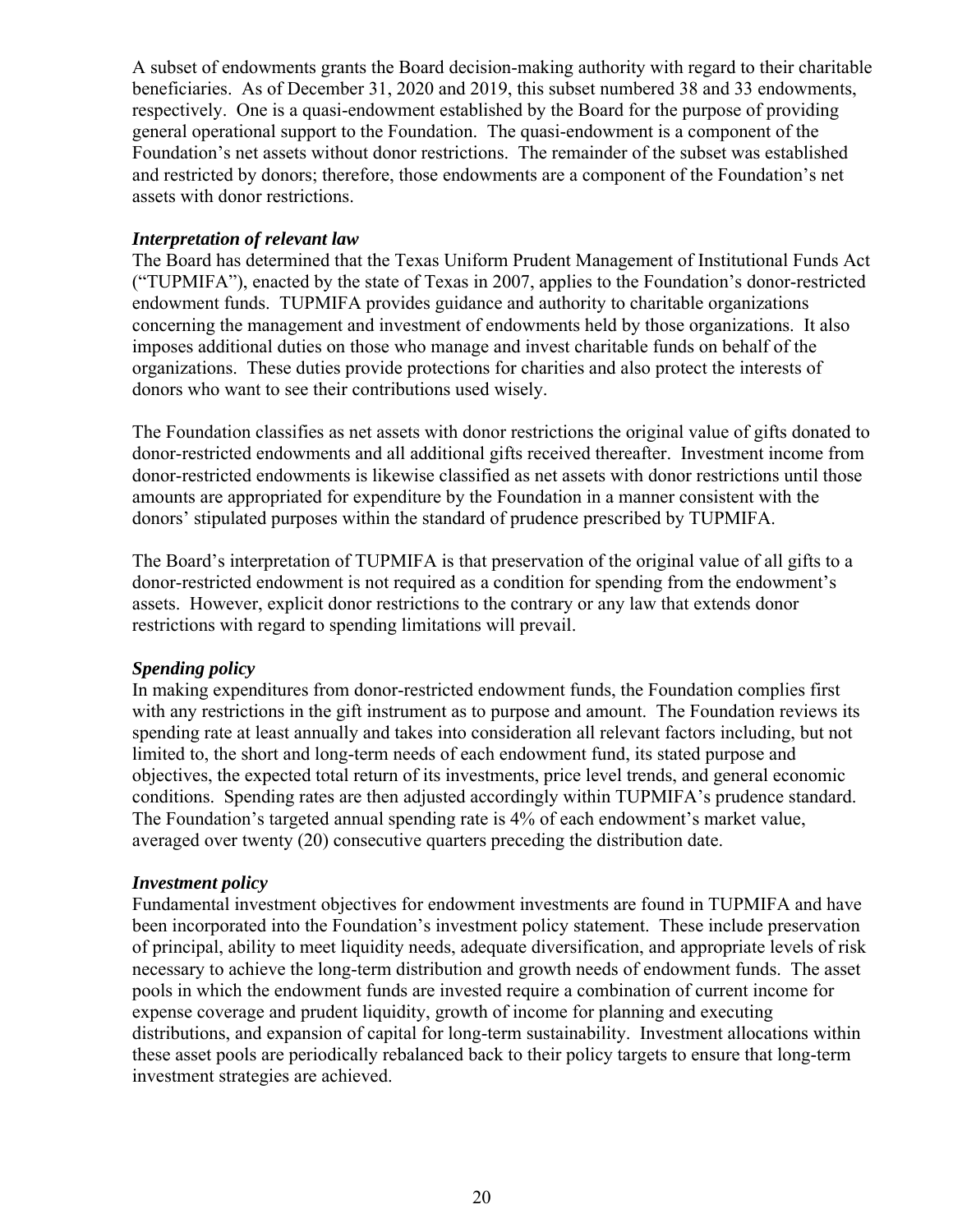#### *Endowments with deficiencies*

In accordance with U.S. GAAP, the Foundation considers an endowment to be deficient if its fair value is less than the sum of: (a) the original value of initial and subsequent gifts donated to the endowment and (b) any donor-imposed accumulations to the endowment that must be maintained in perpetuity. The Foundation complies with TUPMIFA and has interpreted it to permit spending from deficient endowments in accordance with the prudent measures required under the law. As of December 31, 2020, endowments with original gift values of \$2,263,043 were deficient by \$135,646. As of December 31, 2019, endowments with original gift values of \$2,641,293 were deficient by \$270,912. Deficient amounts are reflected in net assets with donor restrictions.

The following represents the composition of the Foundation's endowment net assets by type of fund as of December 31, 2020:

|                                  |              | Without   |              |                          |           |
|----------------------------------|--------------|-----------|--------------|--------------------------|-----------|
|                                  | Donor        |           |              | With Donor               |           |
|                                  | Restrictions |           | Restrictions |                          | Total     |
| Board-designated quasi-endowment |              | 1,034,441 |              | $\overline{\phantom{a}}$ | 1,034,441 |
| Donor-restricted endowment funds |              | ۰         |              | 3,414,617                | 3,414,617 |
| Total endowment funds            |              | 1,034,441 |              | 3,414,617                | 4,449,058 |

The following represents the composition of the Foundation's endowment net assets by type of fund as of December 31, 2019:

|                                  |              | Without |              |            |       |           |
|----------------------------------|--------------|---------|--------------|------------|-------|-----------|
|                                  | Donor        |         |              | With Donor |       |           |
|                                  | Restrictions |         | Restrictions |            | Total |           |
| Board-designated quasi-endowment |              | 882,486 | \$           | ۰          |       | 882,486   |
| Donor-restricted endowment funds |              |         |              | 3,051,423  |       | 3,051,423 |
| Total endowment funds            |              | 882,486 |              | 3,051,423  |       | 3,933,909 |

Changes in endowment net assets were as follows during the year ended December 31, 2020:

|                        |    | Without      |                 |                 |
|------------------------|----|--------------|-----------------|-----------------|
|                        |    | Donor        | With Donor      |                 |
|                        |    | Restrictions | Restrictions    | Total           |
| Endowment net assets,  |    |              |                 |                 |
| beginning of year      | \$ | 882,486      | \$<br>3,051,423 | \$<br>3,933,909 |
| Investment return, net |    | 94,327       | 276,696         | 371,023         |
| Contributions          |    | 88,506       | 184,774         | 273,280         |
| Appropriations         |    | (30, 878)    | (98, 276)       | (129, 154)      |
| Endowment net assets,  |    |              |                 |                 |
| end of year            | S  | 1,034,441    | 3,414,617       | 4,449,058       |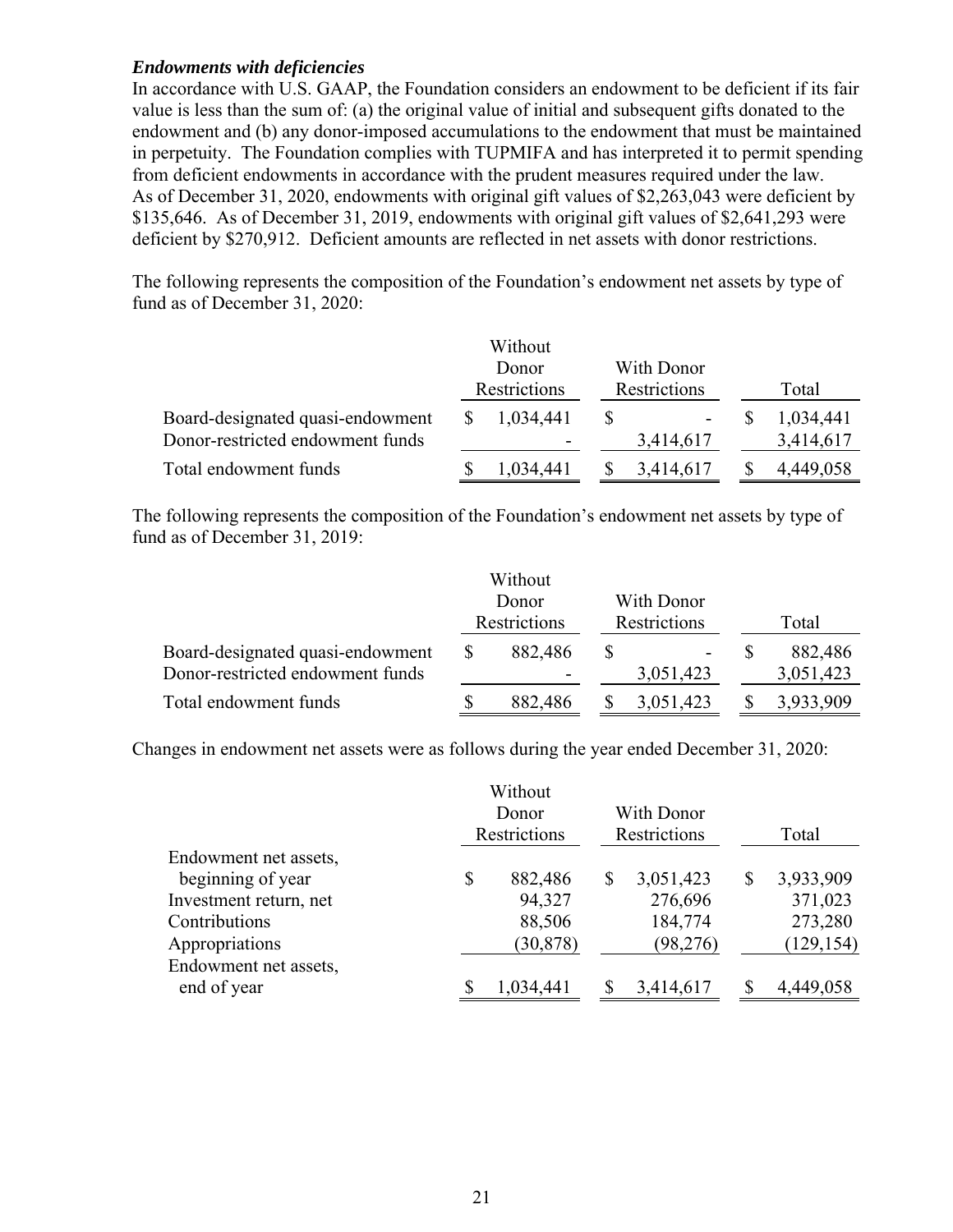Changes in endowment net assets were as follows during the year ended December 31, 2019:

|                        | Without       |            |              |                 |
|------------------------|---------------|------------|--------------|-----------------|
|                        | Donor         | With Donor |              |                 |
|                        | Restrictions  |            | Restrictions | Total           |
| Endowment net assets,  |               |            |              |                 |
| beginning of year      | \$<br>710,908 |            | 2,630,242    | \$<br>3,341,150 |
| Investment return, net | 117,860       |            | 354,504      | 472,364         |
| Contributions          | 81,176        |            | 161,838      | 243,014         |
| Appropriations         | (27, 458)     |            | (95, 161)    | (122, 619)      |
| Endowment net assets,  |               |            |              |                 |
| end of year            | \$<br>882,486 |            | 3,051,423    | 3,933,909       |

#### **10. Net Assets without Donor Restrictions**

The following represents the composition of the Foundation's net assets without donor restrictions as of December 31:

|                                             | 2020 |           |  | 2019      |
|---------------------------------------------|------|-----------|--|-----------|
| Undesignated                                |      | 2,947,074 |  | 2,823,830 |
| Board-designated for discretionary use      |      | 614,202   |  | 597,934   |
| Board-designated for quasi-endowment        |      | 1,034,441 |  | 882,486   |
| Total net assets without donor restrictions |      | 4,595,717 |  | 4,304,250 |

#### *Board-designated for discretionary use*

Included in net assets without donor restrictions are three special-use funds set aside by the Board for its discretionary use, which were consolidated into one fund during 2020. The Board determines each year the purposes for which the Foundation is to use the income. The corpus of the consolidated fund is not available for expenditure by the Foundation unless released by the Board. The composition of the Board-designated funds was as follows as of December 31:

|                                              | 2020 |         | 2019 |         |
|----------------------------------------------|------|---------|------|---------|
| Consolidated fund                            |      | 614,202 |      |         |
| Fund 1                                       |      |         |      | 123,861 |
| Fund 2                                       |      |         |      | 212,472 |
| Fund 3                                       |      | -       |      | 261,601 |
| Total Board-designated for discretionary use |      | 614,202 |      | 597,934 |

#### *Board-designated for quasi-endowment*

The Board has designated funds to be set aside to establish and maintain a quasi-endowment for purposes of securing the Foundation's long-term financial viability and meeting the Foundation's ongoing operational need for supplemental operating funds. The resolution creating the quasi-endowment states that it is permanent, its corpus is not available for expenditure, and any net income in excess of the Foundation's annual operating need is available for grants to qualified ministries of the Texas District LCMS. The quasi-endowment generated \$28,166 and \$30,974 of additional revenue during the years ended December 31, 2020 and 2019, respectively. This revenue is included in net assets without donor restrictions on the statements of activities. The quasi-endowment revenue enabled the Foundation to make grants of \$27,000 and \$25,000 during the years ended December 31, 2020 and 2019, respectively.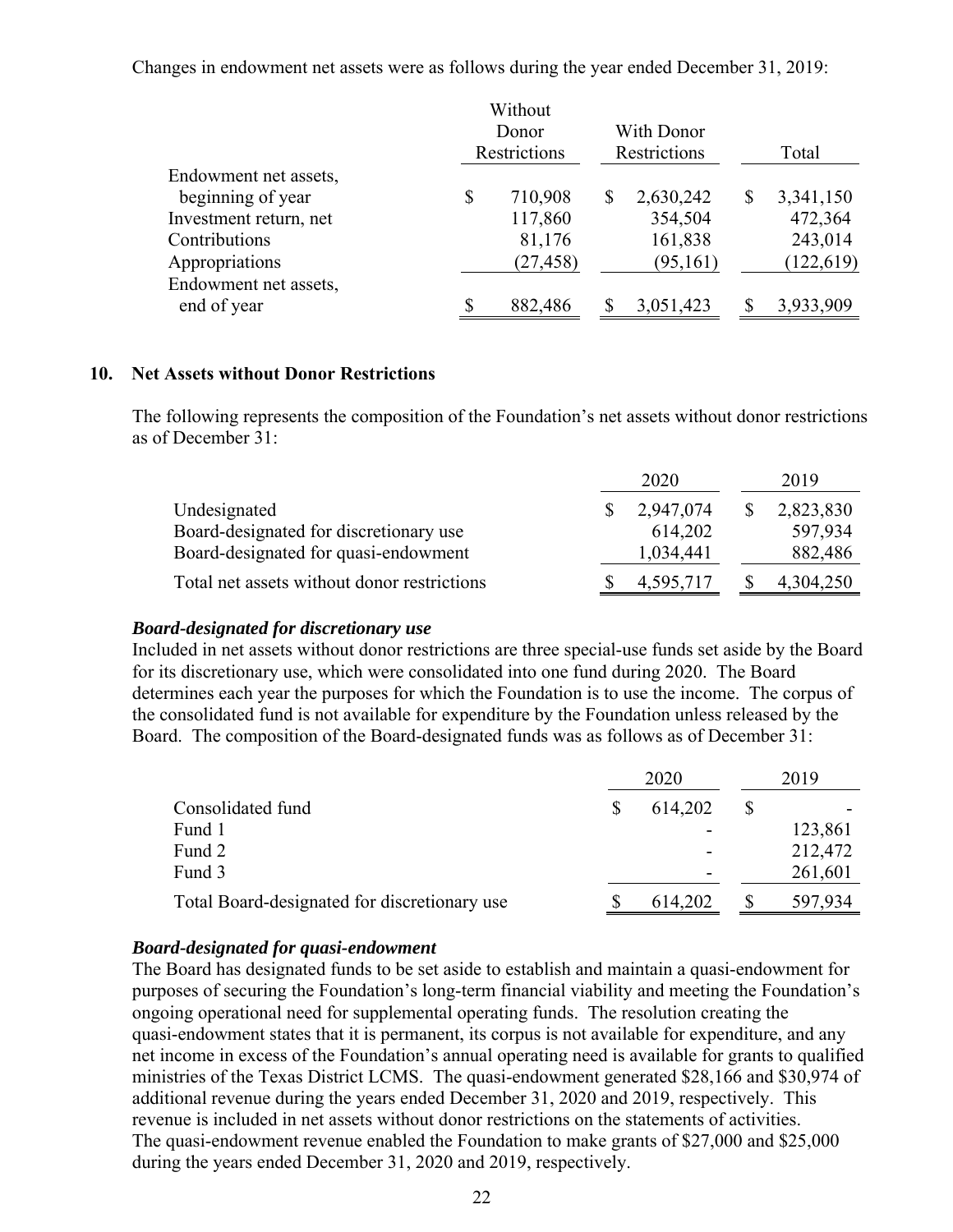#### **11. Net Assets with Donor Restrictions**

Net assets with donor restrictions are amounts that are not available for the Foundation's immediate use in its operations. Endowments are restricted in perpetuity, although the Board has been granted decision-making authority for determining their charitable beneficiaries. Trusts and other accounts are subject to lifetime beneficiary interests which have not yet expired. Certain charitable remainder trusts and irrevocable trusts will become endowments in perpetuity upon termination of the trust. Net assets with donor restrictions were restricted for the following as of December 31:

|                                          | 2020      | 2019      |
|------------------------------------------|-----------|-----------|
| Endowment funds                          | 3,414,617 | 3,051,423 |
| Charitable remainder trusts              | 507,913   | 577,615   |
| Donor-advised funds                      | 453,786   | 416,819   |
| Other irrevocable trusts                 | 182,131   | 177,550   |
| Charitable gift annuities                | 27,813    | 27,253    |
| Total net assets with donor restrictions | 4,586,260 | 4,250,660 |

#### **12. Commitments and Contingencies**

During 2020, the Foundation entered into a non-cancelable lease agreement for a vehicle expiring on November 18, 2023. Lease expense during the year ended December 31, 2020 totaled \$1,198. Future minimum lease payments under this lease as of December 31, 2020 were as follows:

| 2021<br>2022<br>2023 | $\boldsymbol{\mathsf{S}}$ | 7,193<br>7,193<br>5,996 |
|----------------------|---------------------------|-------------------------|
| Total                | $\boldsymbol{\mathsf{S}}$ | 20,382                  |

In March 2020, the World Health Organization declared the outbreak of a novel coronavirus (COVID-19) as a pandemic, which continues to spread throughout the world. While the disruption to businesses is currently expected to be temporary, there is uncertainty around the severity and duration. Therefore, while this issue could negatively impact the Foundation's investment portfolio, results of operations, and financial position, the related financial impact cannot be reasonably estimated at this time. The Foundation is actively managing its operations to maintain its cash flow and management believes that the Foundation has adequate liquidity.

#### **13. Retirement Plan**

Qualifying employees of the Foundation participate in a qualified defined-benefit retirement plan sponsored by LCMS. Employer contributions during the years ended December 31, 2020 and 2019 totaled \$40,707 and \$39,493, respectively.